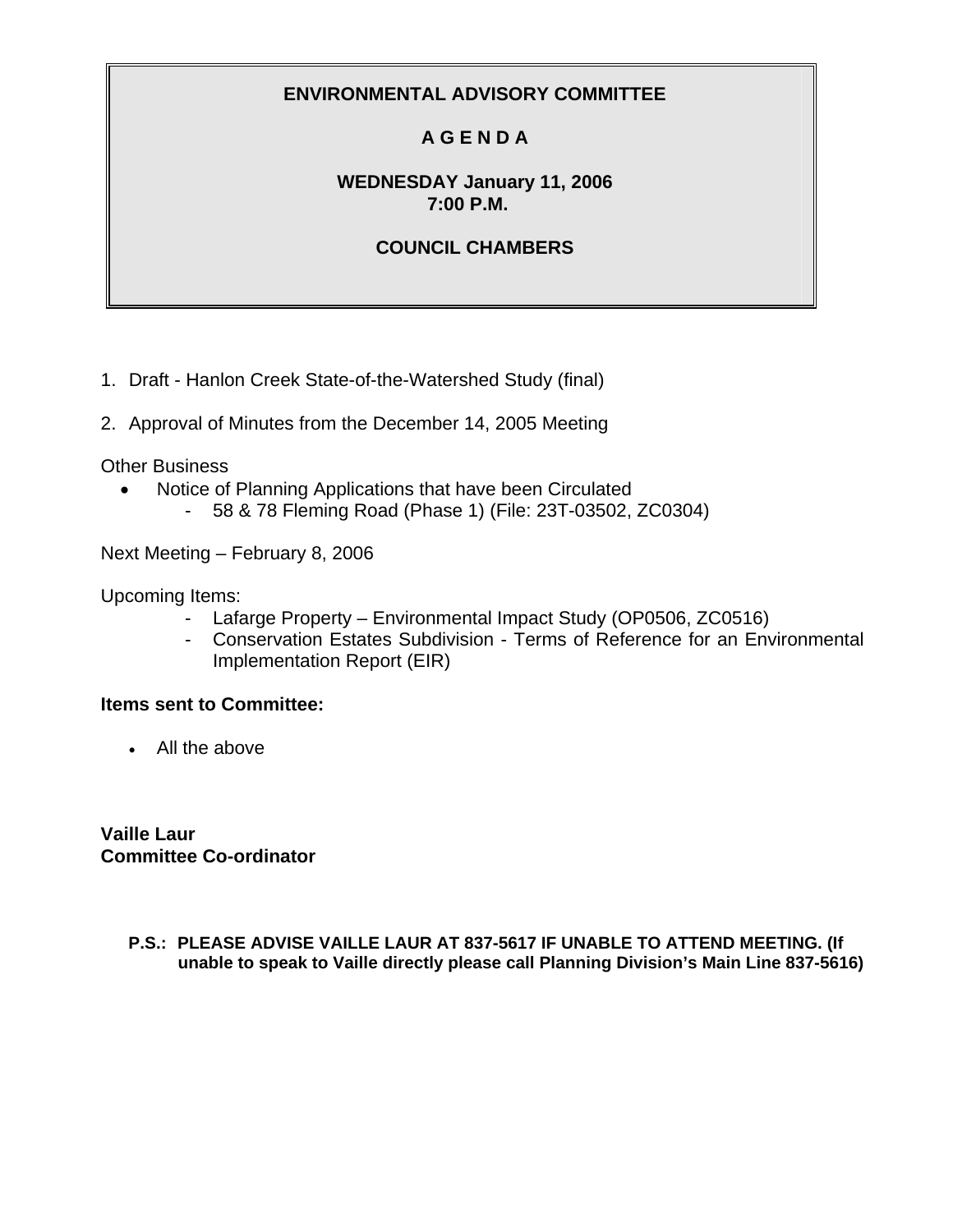## **ENVIRONMENTAL ADVISORY COMMITTEE WEDNESDAY, JANUARY 11TH, 2006 AT 7:00 P.M.**

## **COUNCIL CHAMBERS MINUTES**

| <b>Present:</b>         | J. Ford (Chair)<br>P. Smith<br>S. Smith<br>J. DeBruyn | S. Braun<br>J. MacKinnon<br>J. Ambrose |
|-------------------------|-------------------------------------------------------|----------------------------------------|
| <b>Regrets:</b>         | R. Nadolny                                            |                                        |
| Staff:                  | C. Musselman, V. Laur, Jim Riddell                    |                                        |
| <b>External Groups:</b> | Laura Murr – Clean Water Coalition                    |                                        |

#### **1. Draft - Hanlon Creek State-of-the-Watershed Study (Final)**

C. Musselman, Environmental Planner with the City of Guelph provided a brief overview on the Hanlon Creek State of the Watershed Study.

General discussion took place and various items were noted in the Motion. Some of the concerns discussed included:

- Transportation and road linkages incorporate natural linkages into the design
- Core linkages and linkages identified in the Study be incorporated into the Official Plan and be given the significance required
- Any loss of environmental sensitive area must be replaced by an area of ecological function equivalence – not necessarily equivalence of area or tree number for example
- The Environmental Planner create a standard checklist of requirements needed for an EIS and an EIR
- In the next Study reference the previous Study

Laura Murr from Clean Water Coalition made a brief presentation to the Environmental Advisory Committee. She was concerned that there is not an accurate picture of what has happened since the last monitoring program implemented in 2001. L. Murr believed that we shouldn't wait another 5 years to monitor the subwatershed area but rather it should be monitored continuously. It was suggested that citizens help in the monitoring process and possibly work with the development community and the Grand River Conservation Authority.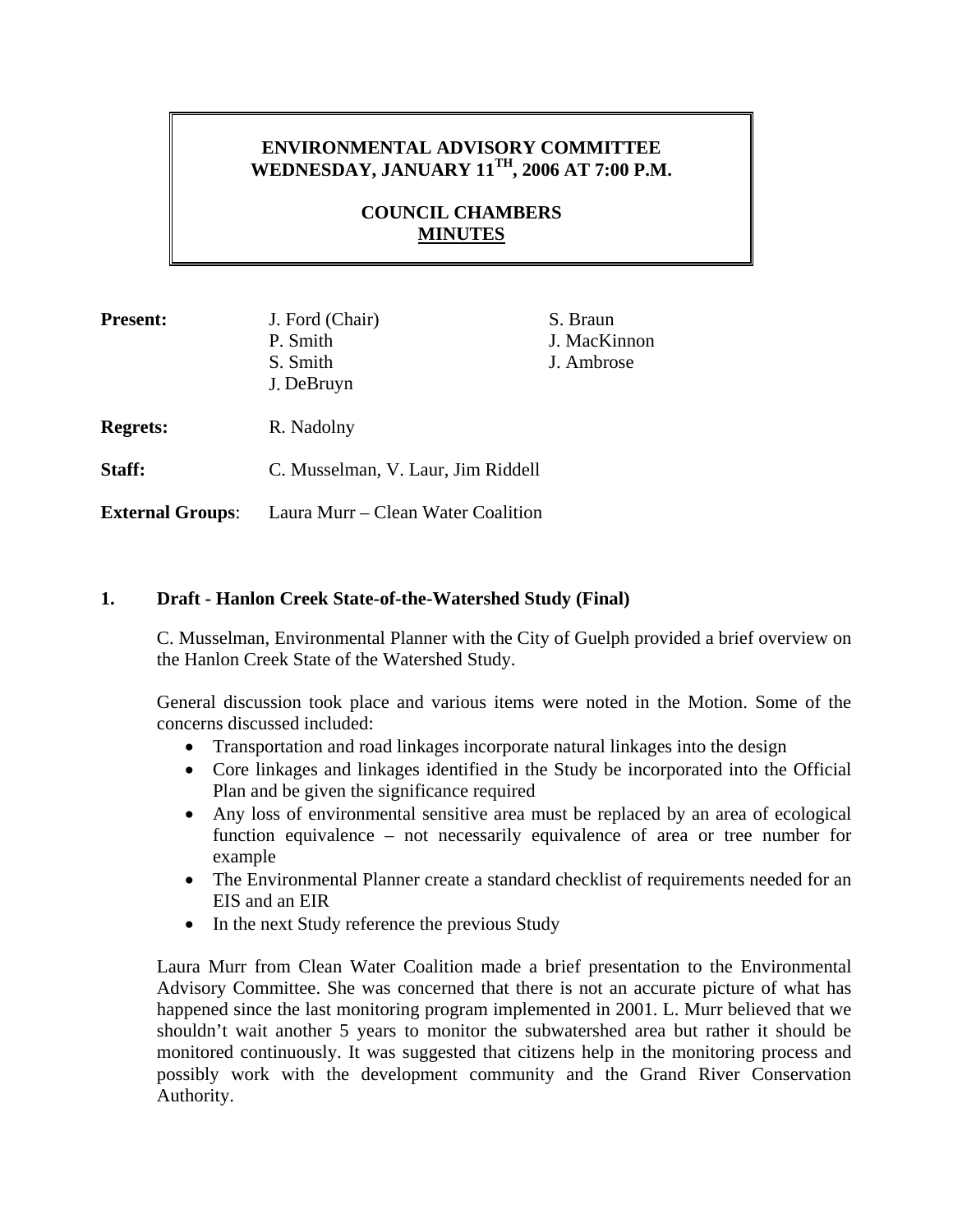Robert Barron, participant of the Hanlon Creek Business Park OMB Hearing requested support from the Environmental Advisory Committee in protecting the old growth heritage trees in the subwatershed area.

Hugh Whitely, voiced concern on the importance of stream flow monitoring. He also noted that the City of Guelph should add a weather station to have a continuing report recording the level of precipitation.

Moved by J. DeBruyn and seconded by J. Ambrose

"THAT the Environmental Advisory Committee support the summary recommendations within the Hanlon Creek State-of-the-Watershed Study listed below and highlighting the need for stream flow monitoring and rehabilitation of the degraded areas within the watershed.

#### **Recommendation #1 (General Monitoring)**

- a) Implement the Monitoring program detailed in Table C 3.1 of the study.
- b) Investigate the potential to fund future monitoring and reporting through the Development Charges process.
- c) Continue to review and implement any 1993 Hanlon Creek Watershed Plan recommendations that are incomplete or partially incomplete as per Table C 2.1 of the study.

#### **Recommendation #2 (Surface and Groundwater)**

- a) Include, or investigate the inclusion of, stormwater facility sediment monitoring (accumulation and toxicity) in an overall monitoring plan.
- b) Continue to require performance monitoring of various development controls to ensure that localized impacts and cumulative impacts on the Hanlon Creek Watershed (HCW) do not occur.
- c) Continue to monitor groundwater quality and quantity in the HCW in light of other groundwater monitoring programs (shallow and deep aquifers).
- d) Continue to safeguard the municipal water supply in the HCW (e.g. landuse restrictions, wellhead protection measures), particularly in light of recent Source Protection issues.
- e) Continue to investigate the impacts of road salts (chlorides) on the HCW and seek to minimize its use where possible (while maintaining public safety).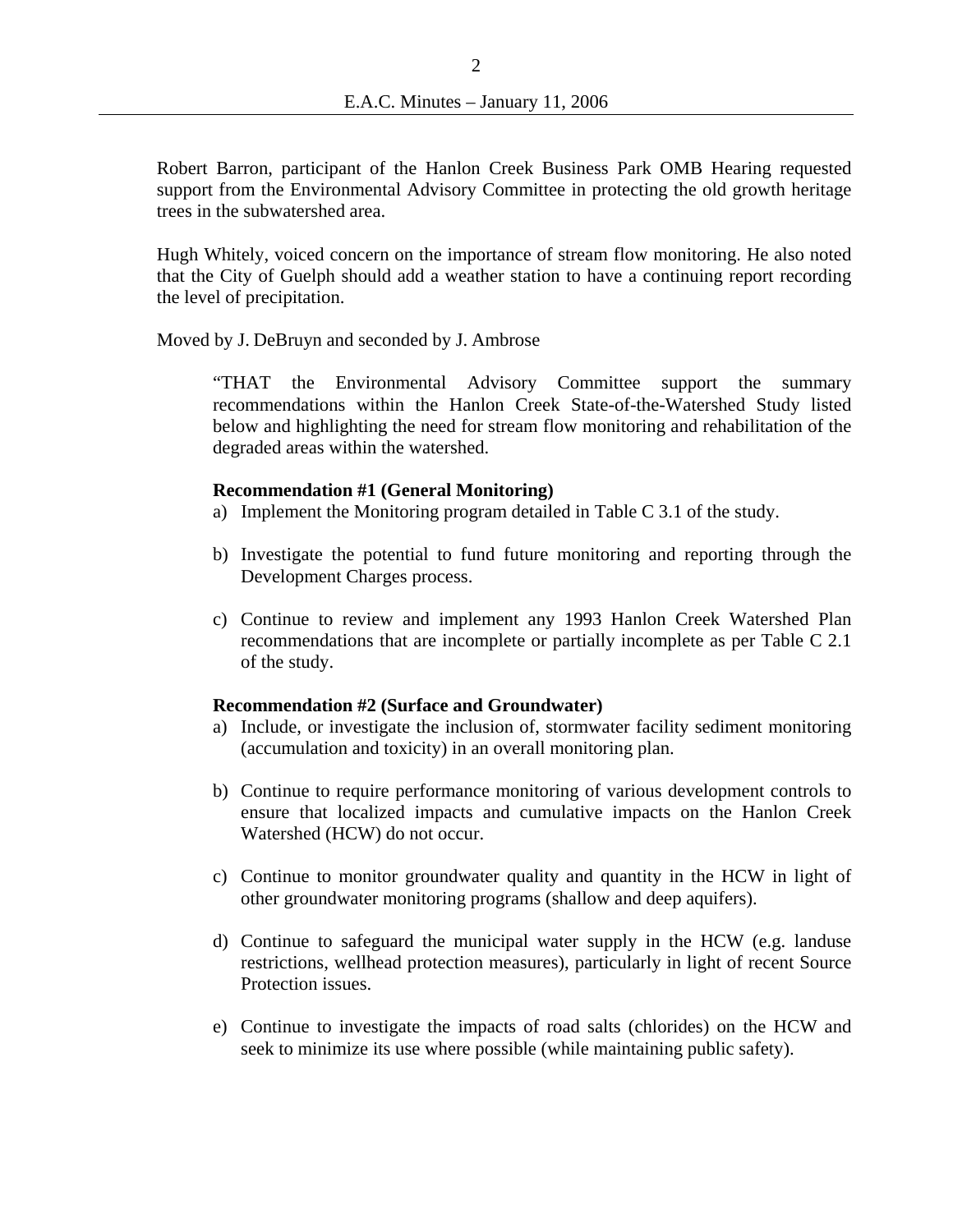#### **Recommendation #3 (Terrestrial and Aquatic)**

- a) Protect and enhance remaining natural linkages and corridors.
- b) Designate, in the portions of the watershed that have yet to be zoned, identified natural areas and some semi-natural areas as Non-Core Greenlands so that they are protected on a local level.
- c) Ensure, in the portions of the watershed that have yet to be zoned and developed, that buffers and linkages adopted as part of the Natural Heritage Strategy (NHS) are respected through the Environmental Impact Study (EIS) process.
- d) Enhance remaining natural linkages and corridors in the HCW and that the City implement, to the greatest degree possible, the buffers identified in the original HCW Plan.
- e) Ensure that terrestrial monitoring is pursued (by qualified ecologists and wildlife biologists) using the plots and baseline data provided in this study on a 5-year cycle, and that follow-up actions are taken as required.
- f) Develop more specific EIS Guidelines for the watershed so that reports contain consistent levels and types of data collected in appropriate seasons.
- g) Establish an overall target for the watershed of maintaining 40% greenlands and implement principle of "no net loss" so that any habitat removed in one area of the watershed must be recreated elsewhere with ecological functional equivalence.
- h) Establish bird monitoring locations and monitor the Arkell Springs area to confirm the presence or absence of the Endangered Henslow's Sparrow.

#### **Recommendation #4 (Education)**

a) Be vigilant about educating new residents about good stewardship practices and enforcing bylaws with respect to encroachments on Natural Heritage areas.

#### **Recommendation #5 (Rehabilitation)**

a) Investigate methods of improving temperature regimes in Hanlon Creek Tributaries through the use of additional canopy cover or infiltration and the Environmental Advisory Committee recommends that the City investigate better long term continuous rainfall/weather data collection opportunities as needed for continuous monitoring required by this study.

> **Motion Carried -Unanimous-**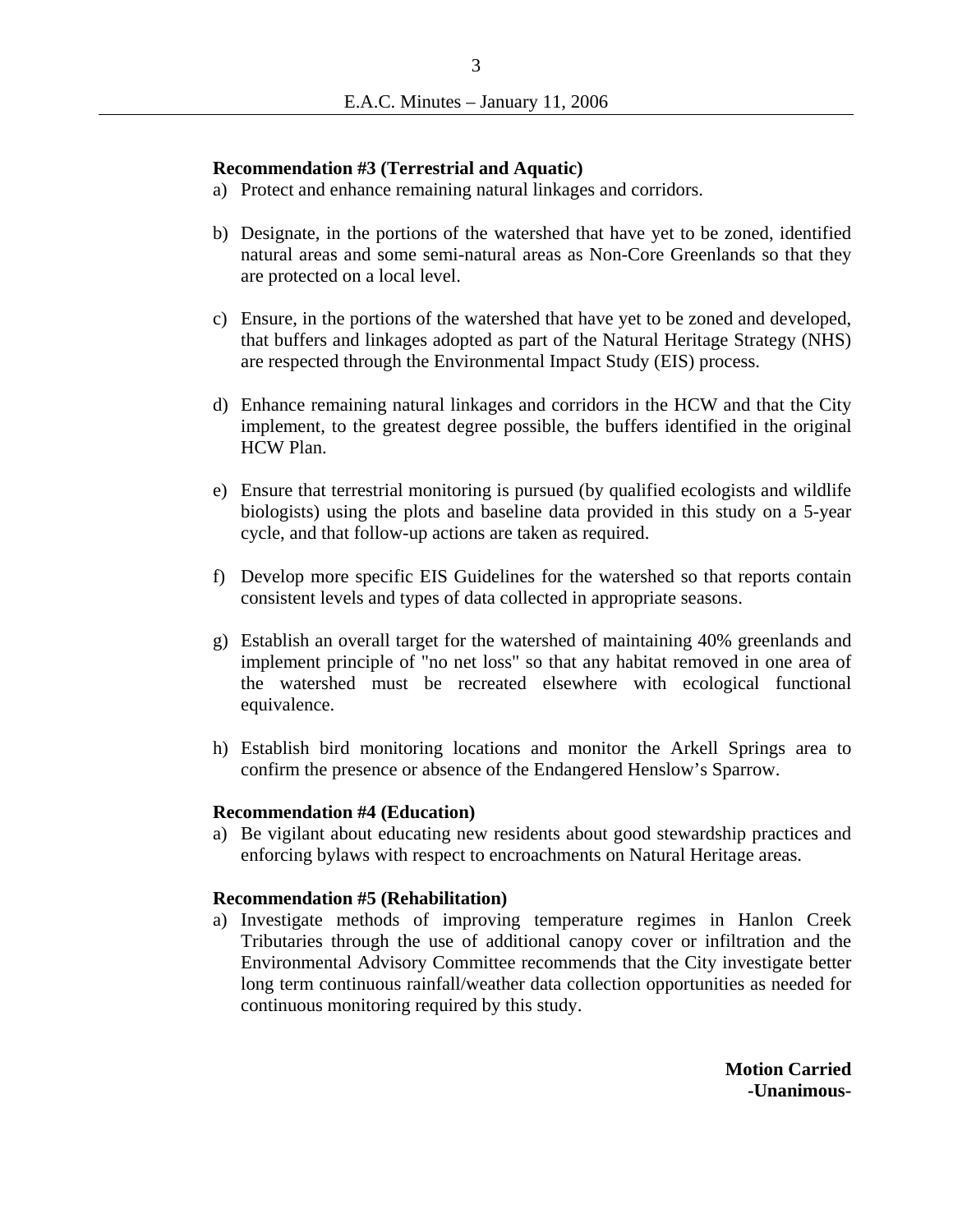### **3. Approval of Minutes from December 14, 2005**

Moved by J. Ambrose and seconded by S. Smith –

"To accept the minutes as printed."

**Motion Carried -Unanimous-**

#### **4. Other Business:**

Moved by J. DeBruyn and seconded by J. MacKinnon

"THAT the Environmental Advisory Committee recommends that the linkages identified in subwatershed studies be incorporated in the Official Plan and be given the significance specified in the subwatershed study".

> **Motion Carried -Unanimous-**

Moved by J. DeBruyn and seconded by J. Ambrose

"THAT the Environmental Advisory Committee recommends that objectives or Terms of References for state of the watershed studies place priority on using comparable measurement criteria".

> **Motion Carried -Unanimous-**

- Jamie Ford advised that the Guelph Round Table on the Environment, Economy and Society is organizing a workshop on strategies for collaborative planning for infill. The 1-day workshop runs from 8:30 am to 5:30 pm on Friday January 27th. Lunch will be provided. Registration is \$100. The workshop will take place at the Delhi Community Centre, 65 Delhi Street. Sign in is from 8:00 am to 8:30 am. Please contact Jeremy Shute if you wish to participate.
- Include "Environmental Planner Checklist" as an agenda item for the February meeting.

#### **5. Next meeting**

Next meeting will be February 08, 2006.

The meeting was adjourned at 10:00 p.m.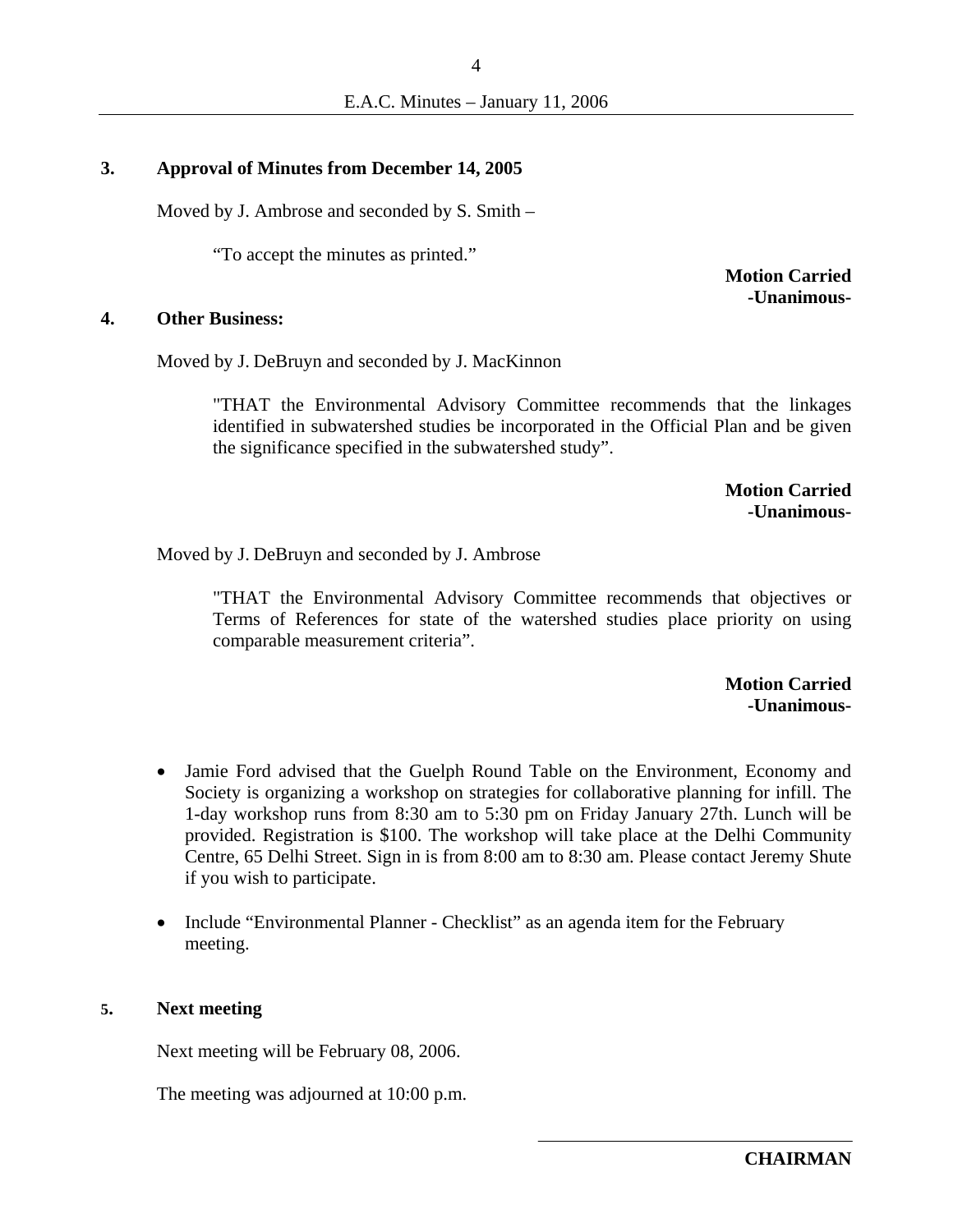# **A G E N D A**

## **WEDNESDAY February 8, 2006 7:00 P.M.**

## **COUNCIL CHAMBERS**

- 1. Conservation Estates Subdivision Terms of Reference for an Environmental Implementation Report (EIR)
- 2. Approval of Minutes from the January 11, 2006 Meeting

Other Business

- Check list for environmental impact studies (EIS) and environmental implantation reports (EIR)
- 2006 EAC symposium questionnaire/survey
- Notice of planning applications that have been circulated
	- 642 Woolwich St., Zoning By-Law Amendment (File ZC0601)
	- 204, 210, 214 & 222 College Ave. E., Official Plan and Zoning By-Law Amendment (File OP0507, ZC0517)
	- 26 & 30 Arthur St. S., Zoning By-Law Amendment (File ZC0519)
	- 170 Southgate Dr., Zoning By-Law Amendment (File ZC0511)
	- 165 Dunlop Dr., Zoning By-Law Amendment (File ZC0112)
	- Pergola Drive-In Ltd., Draft Plan of Subdivision and Zoning By-Law Amendment (File 23T-03507, ZC9912)

Next Meeting – March 8, 2006

Upcoming Items:

- Lafarge Property – Environmental Impact Study (OP0506, ZC0516)

## **Items sent to Committee:**

• All the above

**Vaille Laur Committee Co-ordinator** 

> **P.S.: PLEASE ADVISE VAILLE LAUR AT 837-5617 IF UNABLE TO ATTEND MEETING. (If unable to speak to Vaille directly please call Planning Division's Main Line 837-5616)**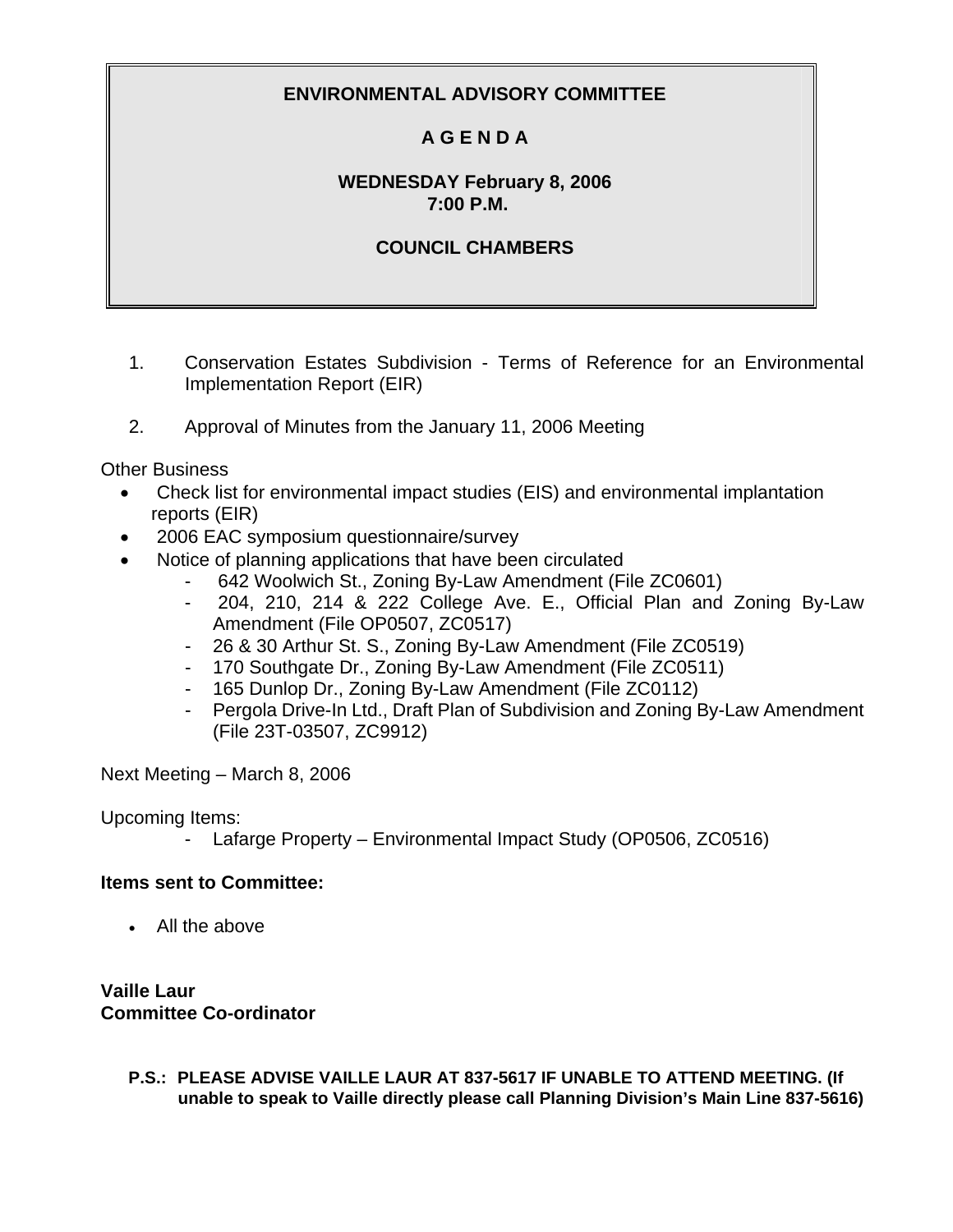## **ENVIRONMENTAL ADVISORY COMMITTEE WEDNESDAY, FEBRUARY 08TH, 2006 AT 7:00 P.M.**

## **COUNCIL COMMITTEE ROOM C MINUTES**

| <b>Present:</b>         | J. Ford (Chair)<br>R. Nadolny<br>S. Smith                                                               | S. Braun<br>J. Ambrose |
|-------------------------|---------------------------------------------------------------------------------------------------------|------------------------|
| <b>Regrets:</b>         | J. MacKinnon, J. DeBruyn, P. Smith                                                                      |                        |
| <b>Staff:</b>           | C. Musselman, V. Laur,                                                                                  |                        |
| <b>External Groups:</b> | Asrid Clos from Astrid J. Clos Planning Consultants<br>Angela Kroetsch from Gamsby and Mannerow Limited |                        |

Jamie Ford introduced Scott Robertson as a new member to the Environmental Advisory **Committee** 

### **1. Conservation Estates Subdivision - Terms of Reference for an Environmental Implementation Report (EIR)**

C. Musselman, Environmental Planner with the City of Guelph introduced the Conservation Estates Subdivision - Terms of Reference for an Environmental Implementation Report.

Astrid Clos from Astrid J. Clos Planning Consultants acting on behalf of Reid's Heritage Homes, was available to respond to questions from the Environmental Advisory Committee.

General discussion took place and the following items were discussed:

- Lighting be directed to the street as much as possible as opposed to the natural areas
- Any mapping submitted to the Environmental Advisory Committee should fit the whole page for easier review

Moved by S. Braun and seconded by J. Ambrose

"THAT the Environmental Advisory Committee accepts the Terms of Reference for the Environmental Implementation Report related to Conservation Estates Subdivision (23T-03506, ZC0318) and the Environmental Implementation Report should specify the use of native species/seeds of local sources when planting adjacent to natural areas".

> **Motion Carried -Unanimous-**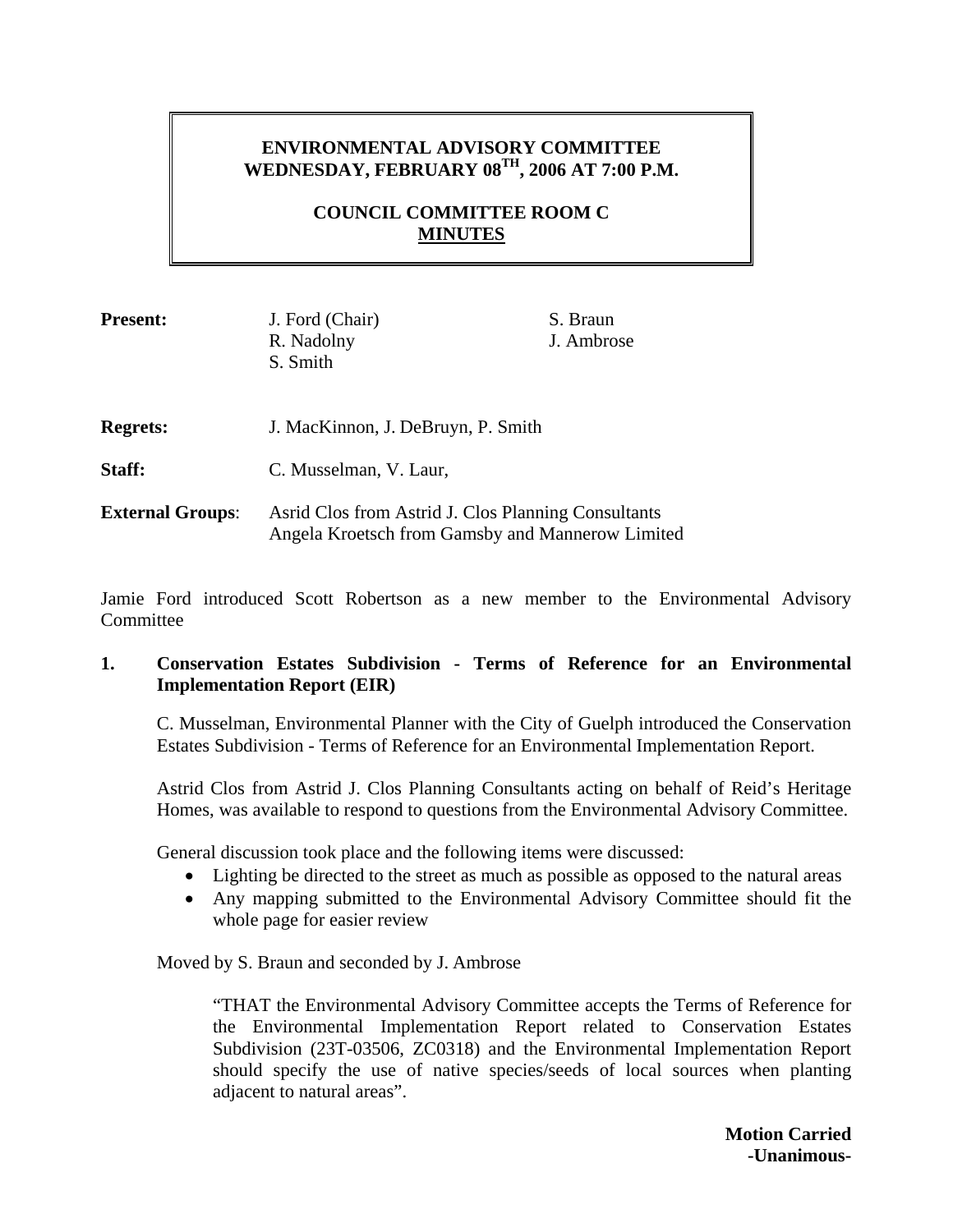## **2. Approval of Minutes from January 11, 2006**

Moved by S. Smith and seconded by J. Ambrose –

"To accept the minutes as printed."

**Motion Carried -Unanimous-**

### **3. Other Business:**

- Carrie Musselman distributed an EIS and EIR check list to EAC members.
- Carrie Musselman will email EAC members information in regards to the 2006 EAC symposium.

## **5. Next meeting**

Next meeting will be March 08, 2006.

The meeting was adjourned at 8:05 p.m.

**CHAIRMAN**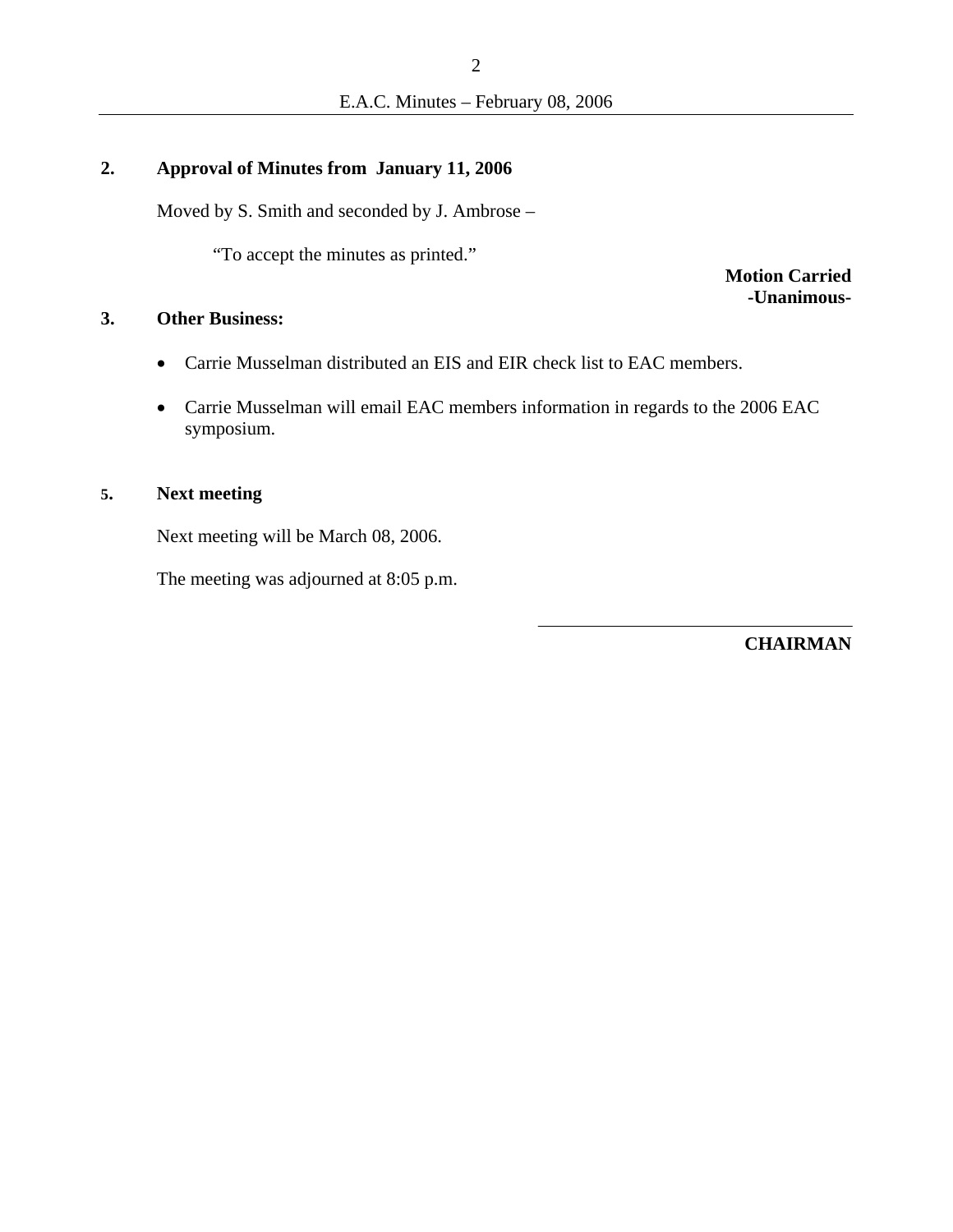# **A G E N D A**

## **WEDNESDAY March 8, 2006 7:00 P.M.**

## **COUNCIL COMMITTEE ROOM 'C'**

- 1. Conservation Estates Subdivision (23T-03506/ZC0318) Environmental Implementation Report (EIR)
- 2. Victoriaview North Subdivision (23T-02503/ZC0217) Environmental Implementation Report (EIR)
- 3. Approval of Minutes from the February 8, 2006 Meeting

Other Business

• Update on request by EAC for a summary list of suggested motions.

Next Meeting – April 12, 2006

Upcoming Items:

- Janet Developments Scoped EIS Terms of Reference
- Ministry of Public Infrastructure Renewal (PIR) Lands (Ontario Realty Corporation) – Scoped EIS Terms of Reference
- 1211, 1221, & 1231 Gordon Street EIS Resubmission
- Lafarge Property (no date assigned) Environmental Impact Study (OP0506, ZC0516)

## **Items sent to Committee:**

• All the above

**Vaille Laur Committee Co-ordinator** 

> **P.S.: PLEASE ADVISE VAILLE LAUR AT 837-5617 IF UNABLE TO ATTEND MEETING. (If unable to speak to Vaille directly please call Planning Division's Main Line 837-5616)**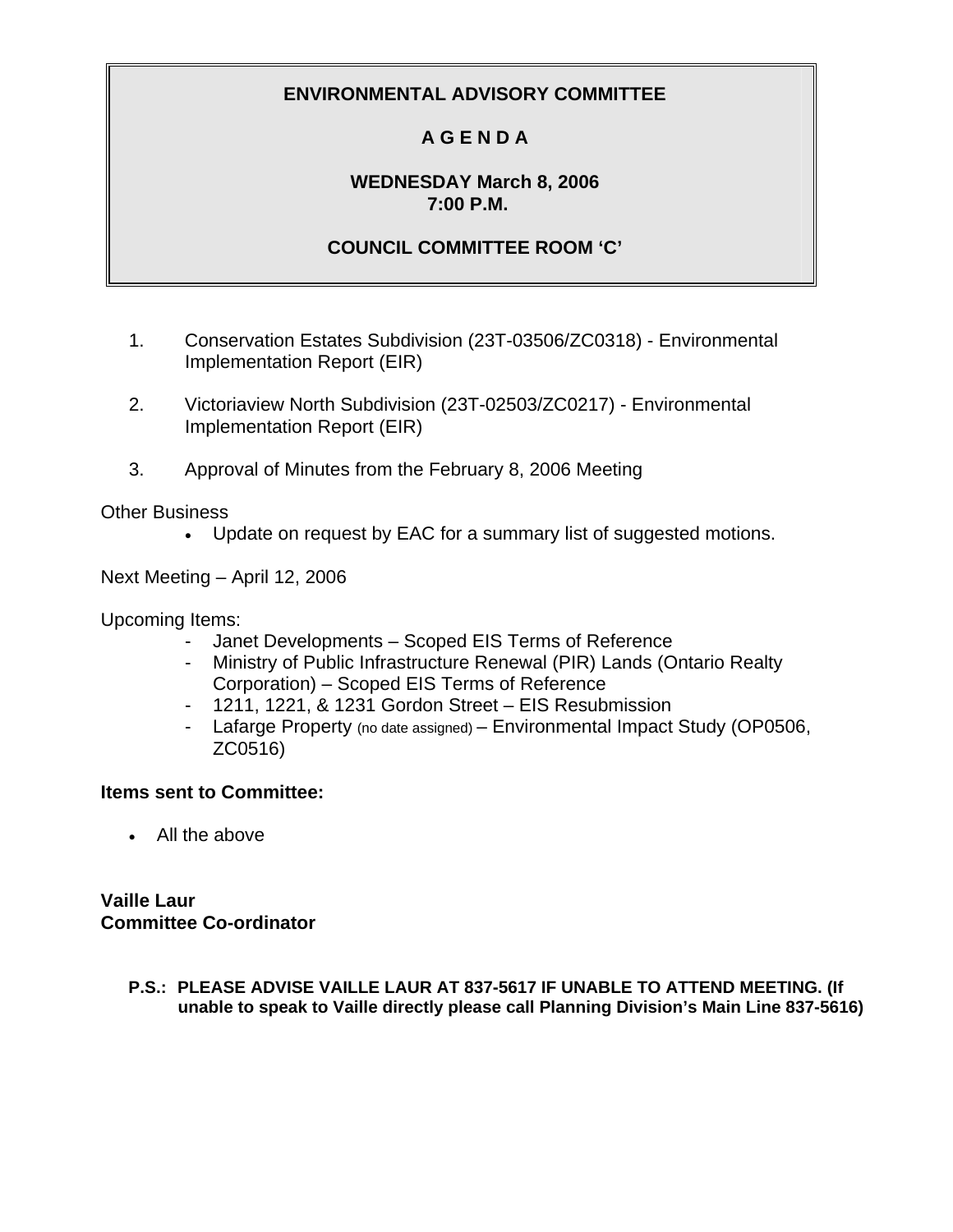## **ENVIRONMENTAL ADVISORY COMMITTEE WEDNESDAY, MARCH 08TH, 2006 AT 7:00 P.M.**

## **COUNCIL COMMITTEE ROOM C MINUTES**

| <b>Present:</b>         | S. Smith (Chair)<br>P. Smith                                                                                                                                                                                                                                          | S. Braun<br>J. Ambrose |
|-------------------------|-----------------------------------------------------------------------------------------------------------------------------------------------------------------------------------------------------------------------------------------------------------------------|------------------------|
|                         | J. MacKinnon                                                                                                                                                                                                                                                          | S. Robertson           |
| <b>Regrets:</b>         | J. Ford, J. DeBruyn, R. Nadolny                                                                                                                                                                                                                                       |                        |
| Staff:                  | C. Musselman, V. Laur,                                                                                                                                                                                                                                                |                        |
| <b>External Groups:</b> | Asrid Clos from Astrid J. Clos Planning Consultants<br>Angela Kroetsch from Gamsby and Mannerow Limited<br>Nancy Shoemaker from Black, Shoemaker, Robinson and Donaldson<br>Mirek Sharp from North-South International<br>Chris Sims from Gamsby and Mannerow Limited |                        |

### **1. Conservation Estates Subdivision (23T-03506/ZC0318) - Environmental Implementation Report (EIR)**

C. Musselman, Environmental Planner with the City of Guelph introduced the Conservation Estates Subdivision - Environmental Implementation Report.

Astrid Clos from Astrid J. Clos Planning Consultants acting on behalf of Reid's Heritage Homes, was available to respond to questions from the Environmental Advisory Committee.

General discussion took place and the following items were discussed:

- Infiltration and water balance
- It was requested that floppies be submitted as part of all reports
- Include water balance analysis for EAC's review. Carrie to add to the list of "frequently asked items" as well

Moved by J. Ambrose and seconded by S. Robertson

 "THAT the Environmental Advisory Committee accepts the Environmental Implementation Report related to Conservation Estates Subdivision (23T-03506, ZC0318)" with the condition that the City and GRCA are satisfied at the detailed design stage that the following possible discrepancies in the basic assumptions of the water balance calculations are addressed:

- Soak-a-way calculations
- Passive infiltration used in post-development water balance
- Use of actual versus potential evaporation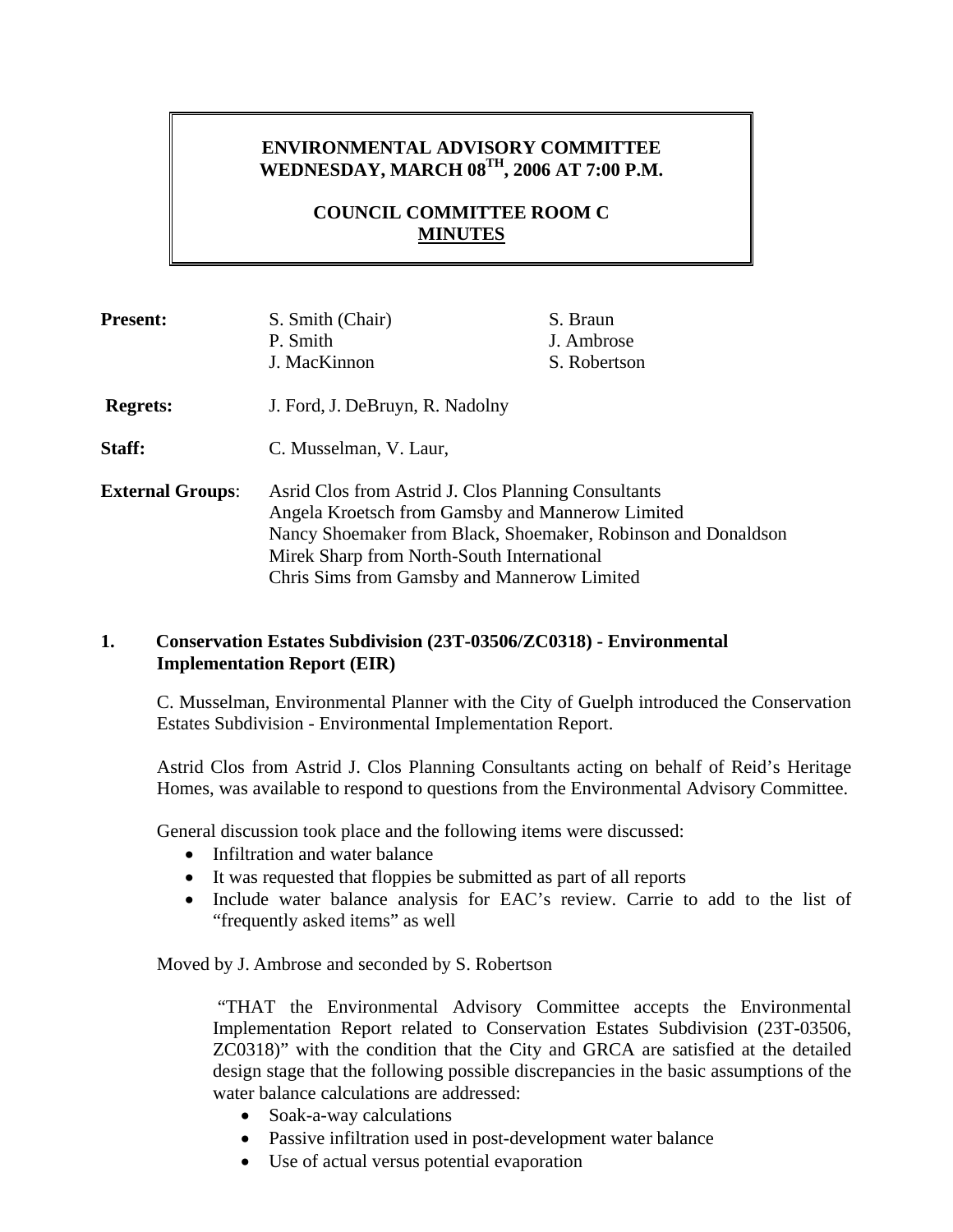- Use of trenches in rear lots
- Estimation of water available for infiltration
- Swale characteristics downstream of oil/grit separator (multi-component treatment train)
- As-constructed SWM facility characteristics (permanent and active extended detention volumes and drawdowns)"

**Motion Carried -Unanimous-**

### **2. Victoriaview North Subdivision (23T-02503/ZC0217) - Environmental Implementation Report (EIR)**

S. Robertson declared a conflict of interest on this agenda item.

C. Musselman, Environmental Planner with the City of Guelph introduced the Victoriaview North Subdivision (23T-02503/ZC0217) - Environmental Implementation Report (EIR).

Mirek Sharp from North-South International was available to respond to questions from the Environmental Advisory Committee.

General discussion took place and various questions were addressed in regards to the Tree Conservation Plan.

Moved by S. Braun and seconded by J. Ambrose

"THAT the Environmental Advisory Committee accepts the Environmental Implementation Report related to Victoriaview North Subdivision (23T-02503, ZC0217) with the amended Figure 3."

> **Motion Carried -Unanimous-**

## **3. Approval of Minutes from February 08, 2006**

Moved by P. Smith and seconded by S. Braun –

"To accept the minutes as printed."

**Motion Carried -Unanimous-**

#### **4. Other Business:**

• S. Braun to contact Hydro to attend a future Environmental Advisory Committee.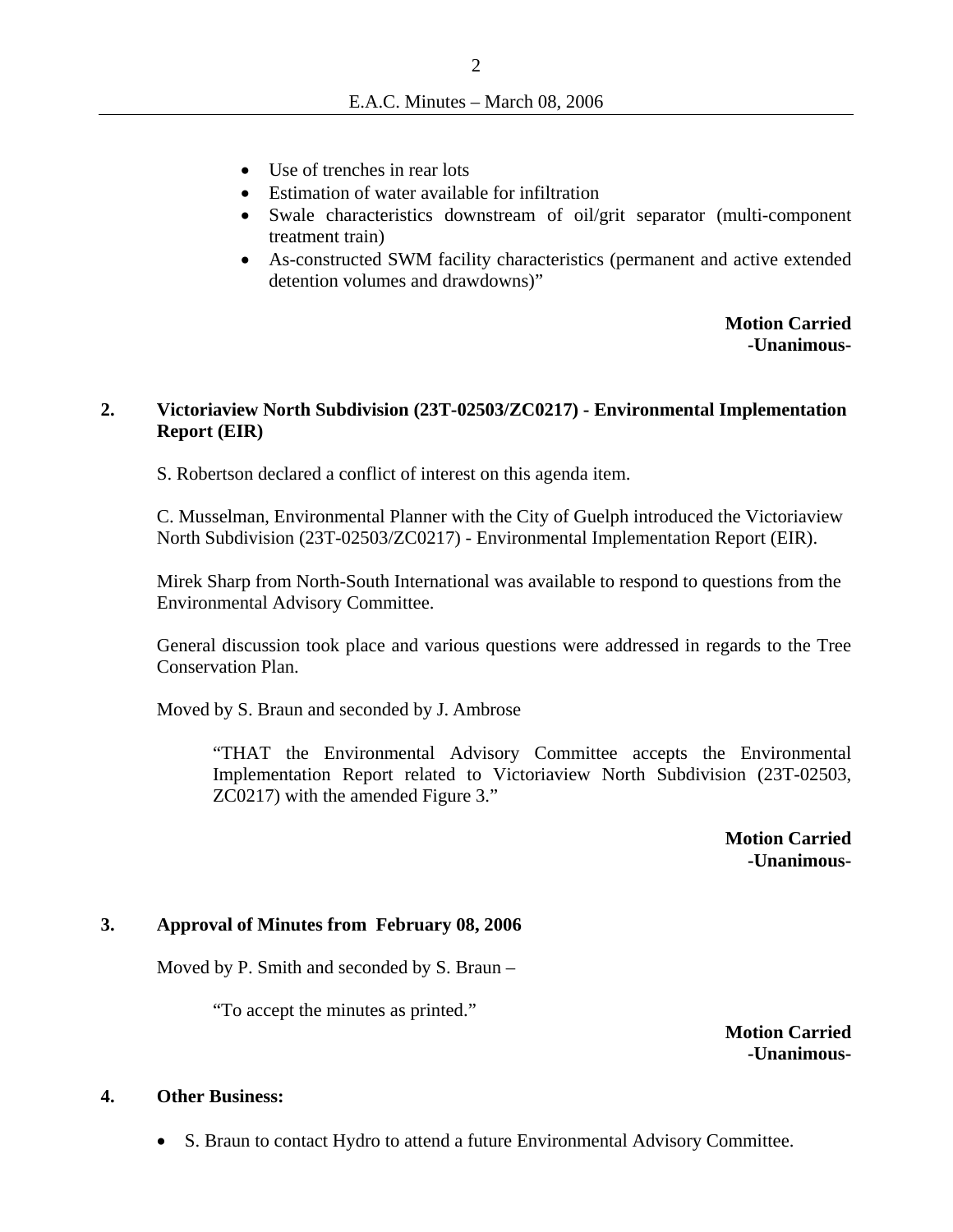# **5. Next meeting**

Next meeting will be April 12, 2006.

The meeting was adjourned at 8:55 p.m.

**CHAIRMAN**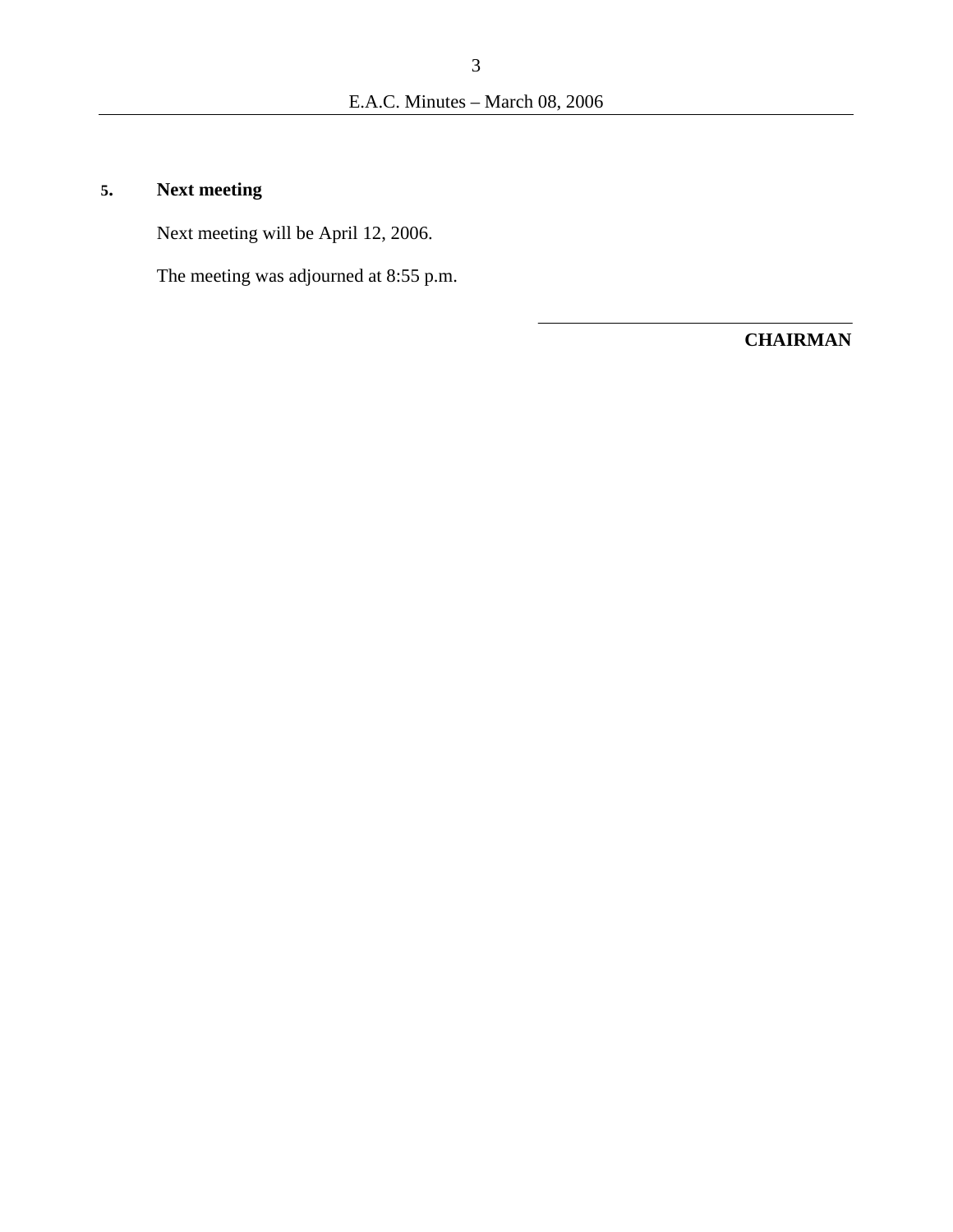# **A G E N D A**

## **WEDNESDAY APRIL 12, 2006 7:00 P.M.**

## **COUNCIL COMMITTEE ROOM 'C'**

- 1. Ministry of Public Infrastructure Renewal (PIR) Lands (Ontario Realty Corporation) – Scoped Environmental Impact Study Terms of Reference (File No. N/A)
- 2. 1211, 1221, & 1231 Gordon Street Environmental Impact Study Resubmission (File No. UP0503 now ZC0515)
- 3. Approval of Minutes from the March 8, 2006 Meeting

Other Business

- Notice of Planning Applications that have been Circulated
	- 66,70, 72 York Road and 1 Richardson Street (File: OP0601 / ZC0518)
	- 129 Watson Parkway North (File: ZC0602)
	- 365 Watson Parkway North (File: ZC0603)

Next Meeting – May 10, 2006

Upcoming Items:

- Lafarge Property (no date assigned) EIS (File: OP0506, ZC0516)
- 115 Watson Parkway (formerly 72 Watson Rd N) EIS update (File: OP0504, ZC0512)
- 265 Watson Parkway North and Part of Draft Plan 23T-98501 (Watson Creek Subdivision Phase III) – Environmental Impact Study and Site Servicing and Stormwater Management Report (File No. 23T-06501 / ZC0604)

#### **Items sent to Committee:**

• All the above

## **Vaille Laur Committee Co-ordinator**

**P.S.: PLEASE ADVISE VAILLE LAUR AT 837-5617 IF UNABLE TO ATTEND MEETING. (If unable to speak to Vaille directly please call Planning Division's Main Line 837-5616)**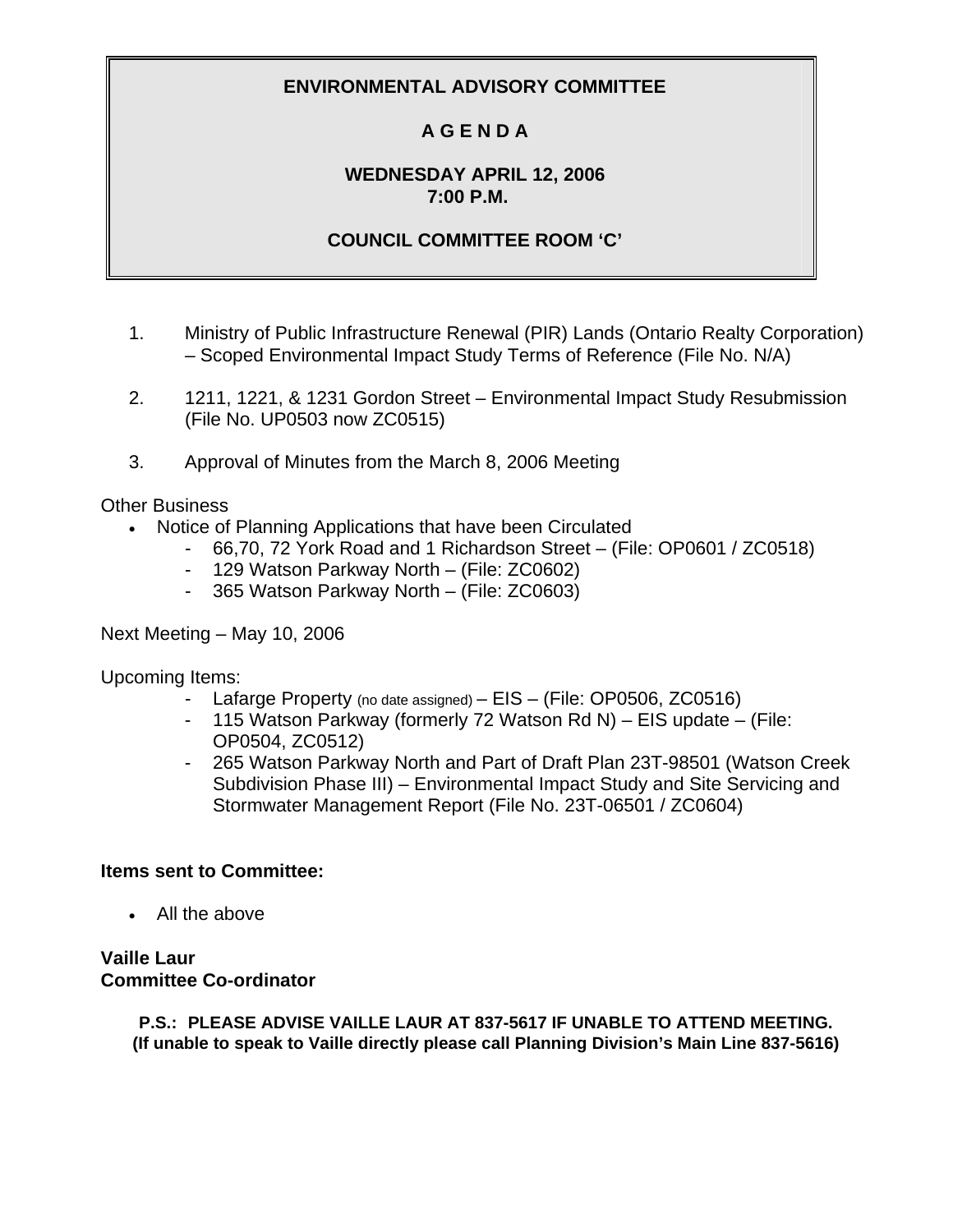# **ENVIRONMENTAL ADVISORY COMMITTEE WEDNESDAY, APRIL 12TH, 2006 AT 7:00 P.M.**

## **COUNCIL COMMITTEE ROOM C MINUTES**

| <b>Present:</b>         | J. Ford (Chair)<br>P. Smith<br>J. MacKinnon<br>J. DeBruyn                                                                   | R. Nadolny<br>J. Ambrose<br>S. Robertson |
|-------------------------|-----------------------------------------------------------------------------------------------------------------------------|------------------------------------------|
| <b>Regrets:</b>         | S. Smith, S. Braun                                                                                                          |                                          |
| Staff:                  | C. Musselman, V. Laur,                                                                                                      |                                          |
| <b>External Groups:</b> | Dallas Johnson from Stantec Consulting Ltd.<br>Adam Stelmaszynski, Consultant acting on behalf of Developer<br>Hugh Whitely |                                          |

R. Nadolny and S. Robertson declared a conflict of interest on the Ministry of Public Infrastructure Renewal (PIR) Lands agenda item.

## **1. Ministry of Public Infrastructure Renewal (PIR) Lands (Ontario Realty Corporation) – Scoped Environmental Impact Study Terms of Reference**

C. Musselman, Environmental Planner with the City of Guelph introduced the Ministry of Public Infrastructure Renewal (PIR) Lands (Ontario Realty Corporation) – Scoped Environmental Impact Study Terms of Reference. The proposed development is for two residential neighbourhoods which will be located east and west of the Eramosa River.

Dallas Johnson from Stantec Consulting Ltd.was available to respond to questions from the Environmental Advisory Committee.

General discussion took place and the following items were discussed:

- groundwater/surface water concerns in regards to natural heritage issues
- Hugh Whitely advised of potential contaminated soil on the site
- whether development of these lands was consistent with the Growth Plan prepared by the Ministry of Public Infrastructure Renewal, the proponent.

## **2. 1211, 1221, & 1231 Gordon Street – Environmental Impact Study Resubmission**

C. Musselman, Environmental Planner with the City of Guelph provided a brief update on 1211, 1221, & 1231 Gordon Street – Environmental Impact Study Resubmission.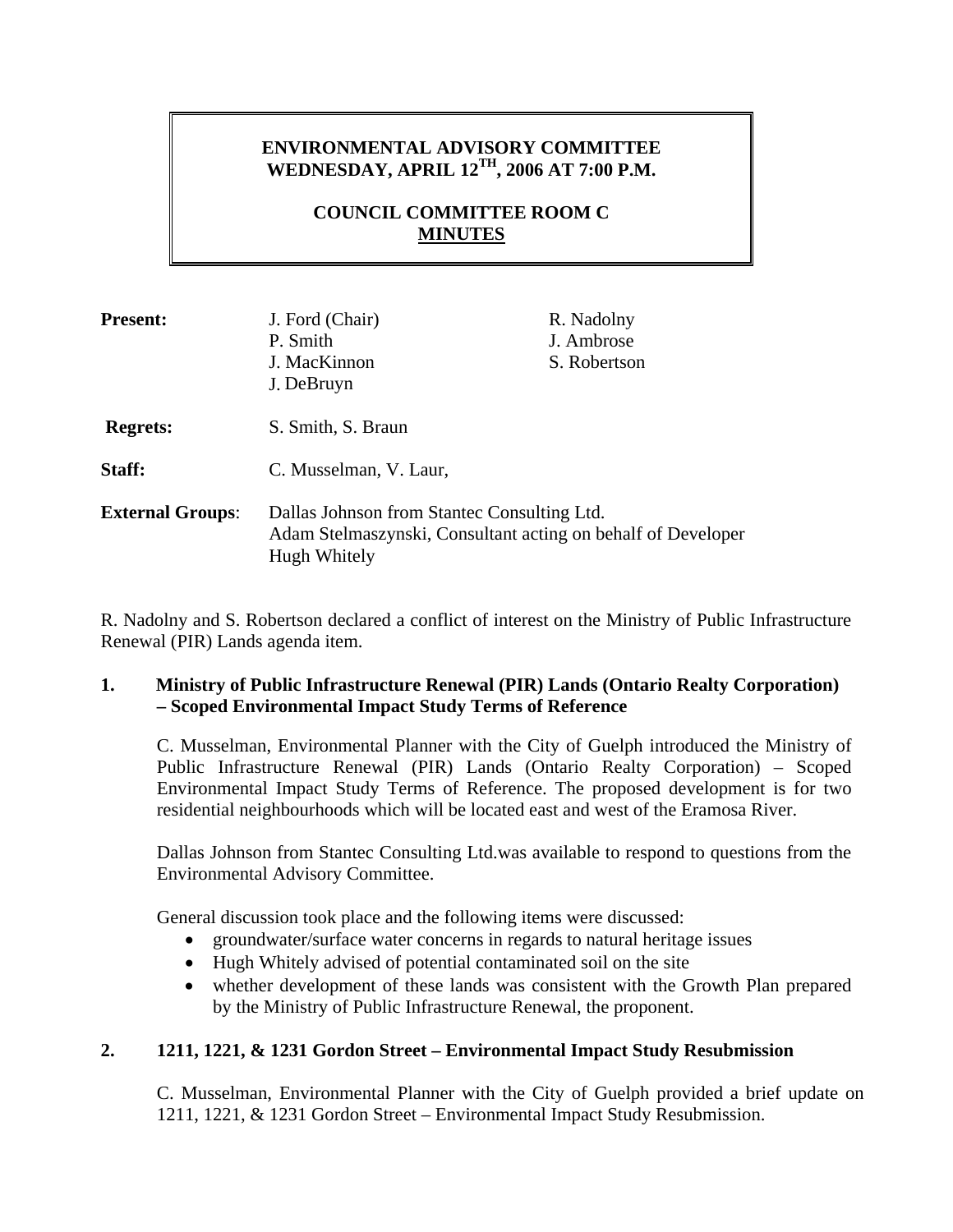Adam Stelmaszynski, the Consultant acting on behalf of the Developer was available to respond to questions from the Environmental Advisory Committee.

General discussion took place and the following items were noted:

- identify the proposed grades at the rear parking/access areas/buffer areas
- if grades/slopes change revaluate the 'tree conservation plan'
- the OGS unit (Stormceptor or Wilkinson Waterbox) is shown located on a 90-degree bend in the storm sewer system; this configuration ought to be revised to provide a straight in – straight out alignment as per manufacturer specs. Consultant should provide manufacturer confirmation
- storm sewer shown to bend more than 90 degrees at next bend likely not ok by City design standards
- inlet to extended detention facility is perpendicular to flow path and discharges directly into the side of the facility; should be revised to enter facility tangentially
- catchment boundaries used in hydrologic modeling should be revised to reflect extent of grading (slope areas) and catchment input parameters should be revised to reflect differences between pre-development and proposed conditions (i.e. sloping and flow lengths)
- it may be required to direct drainage from the sloping area at the southwest limits north to the facility for quantity control as this area will behave hydrologically differently from the existing conditions (4:1 slope will certainly generate more runoff than flat area currently)
- configuration of infiltration trench should be revised as there is nothing precluding flows short-circuiting the infiltration component and flowing straight-through to the outlet
- the rationale behind the dual perforated pipes within the infiltration trench, as shown in the end sections, is unclear. Also, there is only one pipe shown in Plan view.
- also, infiltration volume provided in the trench should be that which is located below the lowest positive outlet elevation
- all water balance work to date is based on pretty broad assumptions that will need confirmation at final design (i.e. ground water table elevations, soil conductivity characteristics)
- how it is guaranteed that elements of the SWM system (orifice plates under parking areas, OGS unit, infiltration trench, end-of-pipe facility) are guaranteed to remain in perpetuity and are to be maintained as required?

Moved by P. Smith and seconded by J. Ambrose

"THAT the Environmental Advisory Committee accepts the Environmental Impact Study, related to the proposed development of Gordon Street (File: ZC0515) subject to the following being addressed: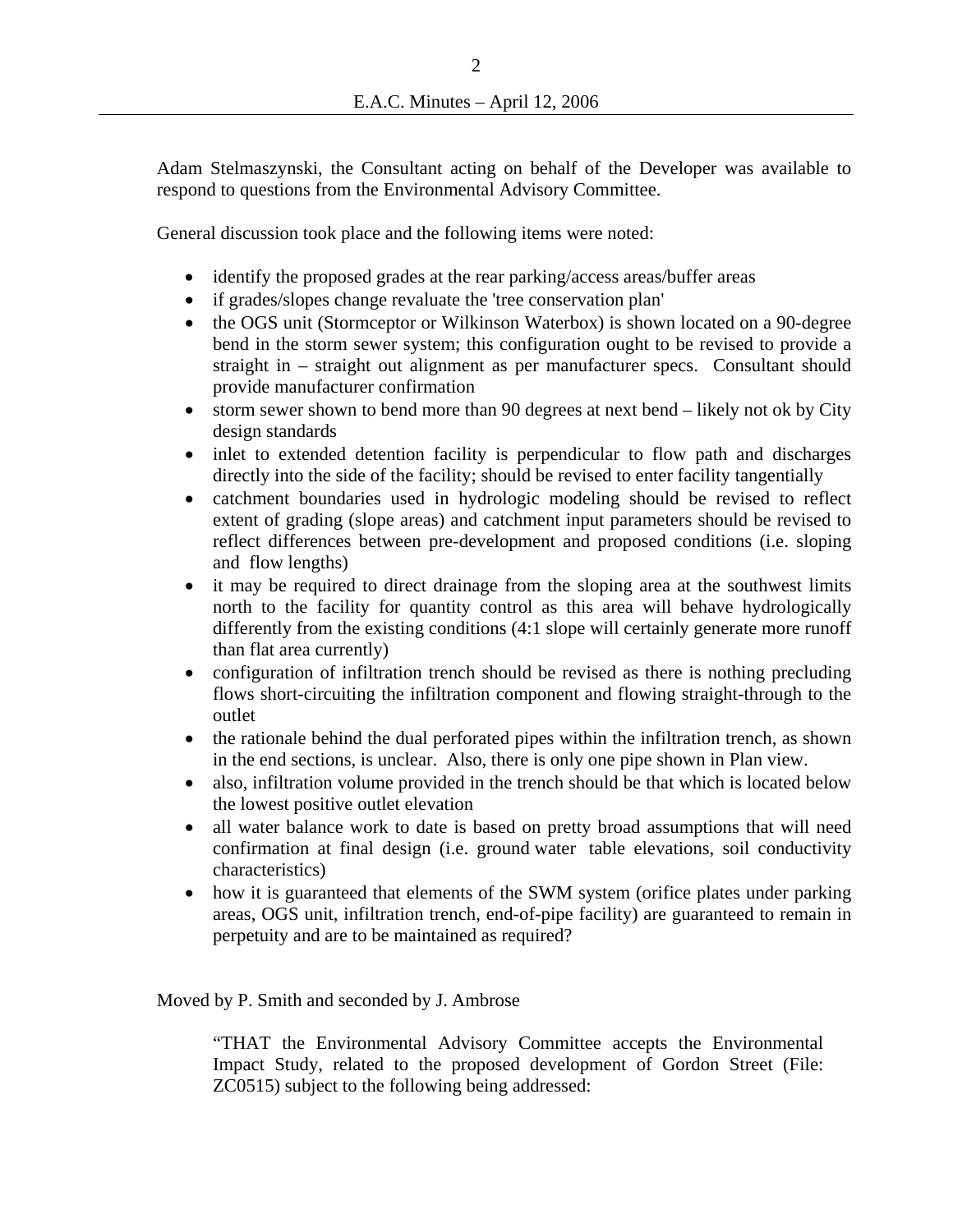- That the wetland boundary be marked and protected by heavy-duty, paige wire-reinforced silt fencing and the fencing be monitored/inspected regularly.
- That the wetland marsh community on the north side of the gravel laneway be staked and shown as a separate wetland community in any future plans or drawings.
- That an Environmental Implementation Report (EIR) be prepared.
- That the EIR include details regarding naturalization efforts/plantings, proposed driveway and culvert removal, and water balance implementation.
- That the EIR provide a detailed final grading design and stormwater management design, particularly in regards to slopes.
- Specify the use of local genetic stock for restoration plantings in the buffer area."

**Motion Carried -Unanimous-**

#### **3. Approval of Minutes from March 08, 2006**

Moved by J. MacKinnon and seconded by J. Ambrose –

"To accept the minutes as printed."

### **Motion Carried -Unanimous-**

#### **4. Other Business:**

- Moved by P. Smith and seconded by R. Nadolny

 "THAT the City of Guelph consider developing a comprehensive natural heritage system as part of the York District Secondary Plan for the Public Infrastructure Renewal Lands addressing:

- Natural heritage features and functions
- Ecological linkages
- Restoration of degraded habitats
- Importance of surface and groundwater and their interrelations for natural heritage areas
- Linkage with the City's existing natural heritage lands
- Recognition of the opportunity that the public land offers to enhance the ecological health within the City."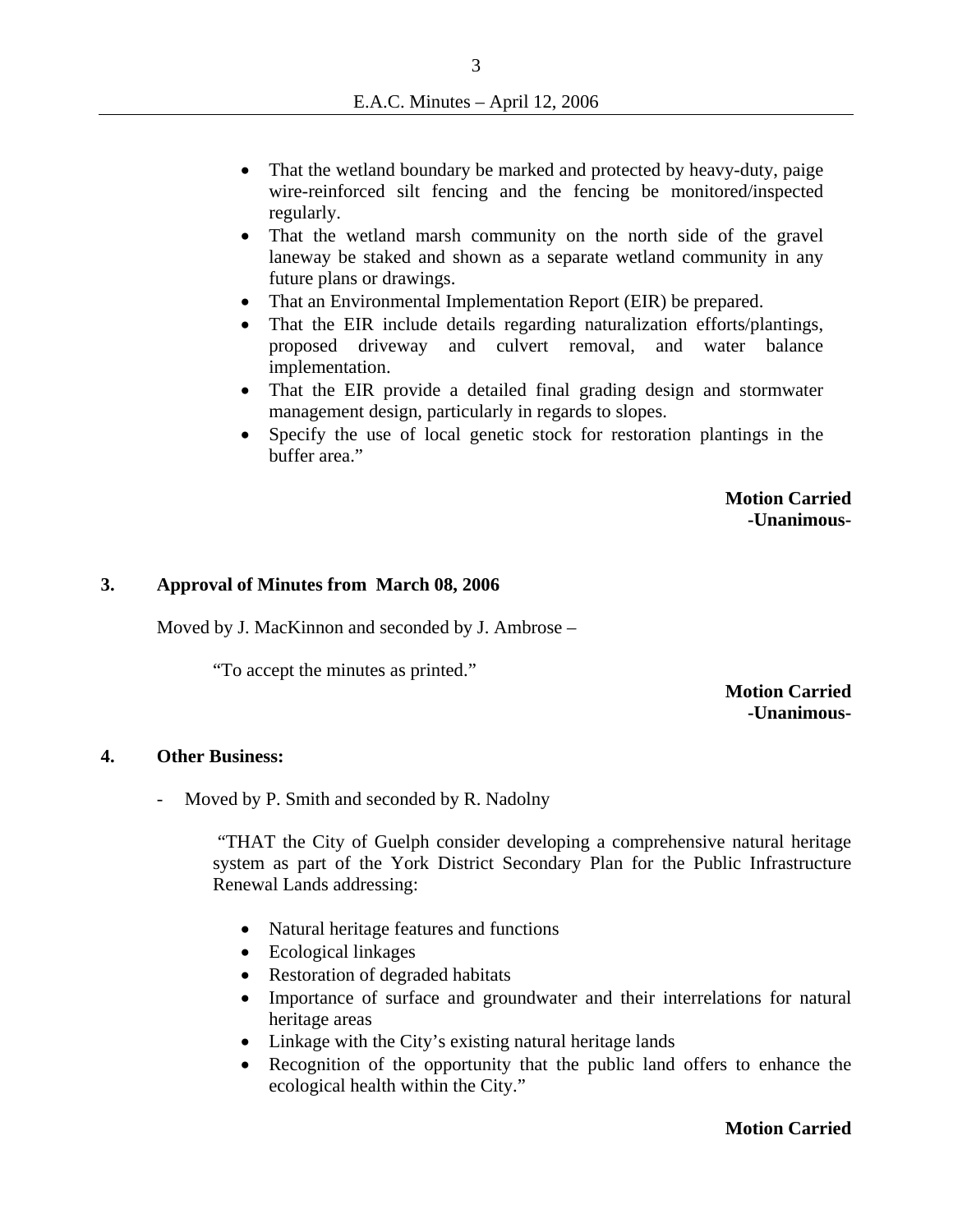### **-Unanimous-**

- J. Ambrose advised that it may be beneficial to have an Engineer attend an EAC meeting to discuss permeable pavement.

## **5. Next meeting**

Next meeting will be May 10, 2006.

The meeting was adjourned at 8:55 p.m.

**CHAIRMAN**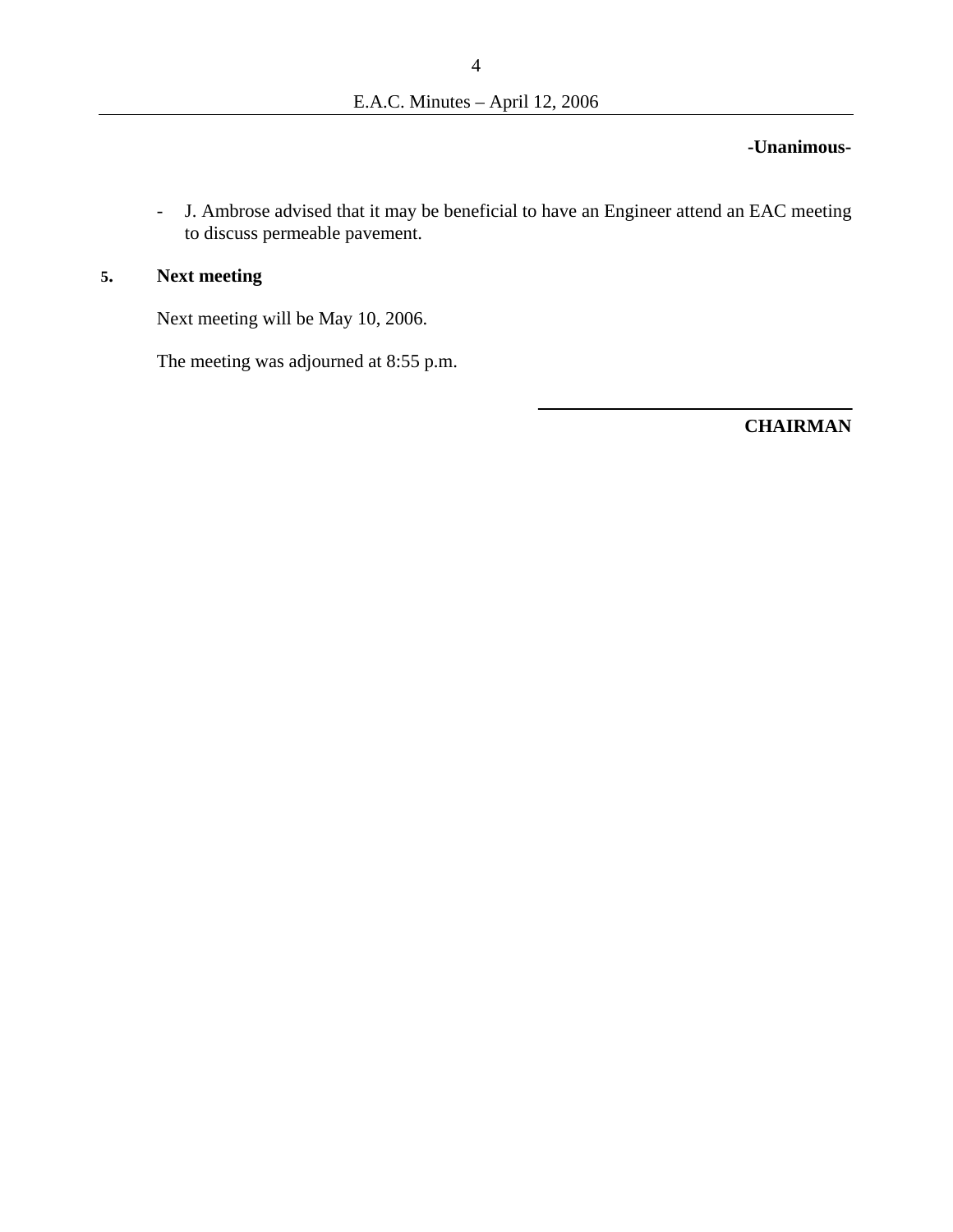# **A G E N D A**

## **WEDNESDAY MAY 10, 2006 7:00 P.M.**

## **COUNCIL COMMITTEE ROOM 'C'**

- 1. Southgate Business Park (formerly Gates of Guelph) Environmental Impact Study Terms of Reference (File No. N/A)
- 2. Dallan Lands Environmental Impact Study Terms of Reference (File No. N/A)
- 3. 115 Watson Parkway (formerly 72 Watson Rd N) EIS update (File: OP0504, ZC0512)
- 4. Approval of Minutes from the April 12, 2006 Meeting

Other Business

• Letter of permission for EAC members to visit ORC property (PIR Lands).

Next Meeting – June 14, 2006

Upcoming Items:

- Lafarge Property (no date assigned) EIS (File: OP0506, ZC0516)
- 265 Watson Parkway North and Part of Draft Plan 23T-98501 (Watson Creek Subdivision Phase III) – Environmental Impact Study and Site Servicing and Stormwater Management Report (File No. 23T-06501 / ZC0604)

#### **Items sent to Committee:**

• All the above

**Vaille Laur Committee Co-ordinator** 

> **P.S.: PLEASE ADVISE VAILLE LAUR AT 837-5617 IF UNABLE TO ATTEND MEETING. (If unable to speak to Vaille directly please call Planning Division's Main Line 837-5616)**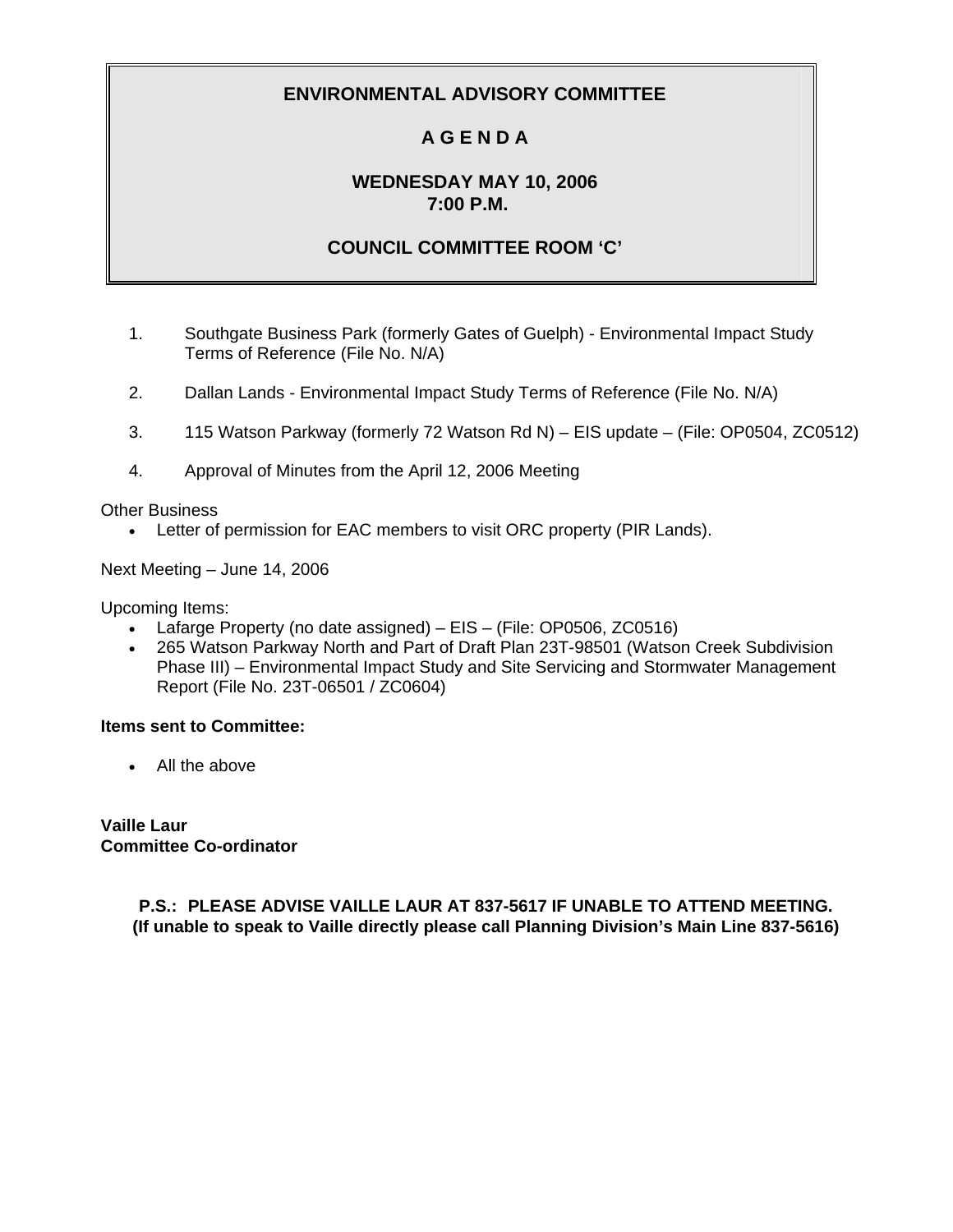## **ENVIRONMENTAL ADVISORY COMMITTEE WEDNESDAY, MAY 10TH, 2006 AT 7:00 P.M.**

## **COUNCIL COMMITTEE ROOM C MINUTES**

| <b>Present:</b>         | J. Ford (Chair)                                                  | R. Nadolny   |  |
|-------------------------|------------------------------------------------------------------|--------------|--|
|                         | P. Smith                                                         | J. Ambrose   |  |
|                         | J. MacKinnon                                                     | S. Robertson |  |
|                         | J. DeBruyn                                                       | S. Braun     |  |
|                         | S. Smith                                                         |              |  |
| <b>Regrets:</b>         |                                                                  |              |  |
| Staff:                  | C. Musselman, V. Laur,                                           |              |  |
| <b>External Groups:</b> | Asrid Clos from Astrid J. Clos Planning Consultants              |              |  |
|                         | David Stephenson from Natural Resource Solutions Inc.            |              |  |
|                         | Leslie Marlowe on behalf of Industrial Equity Guelph Corporation |              |  |
|                         | Nancy Shoemaker from Black, Shoemaker, Robinson and Donaldson    |              |  |
|                         | Gwendolyn Weeks, from Stantec Consulting Ltd.                    |              |  |
|                         | Dave Charlton from Stantec Consulting Ltd.                       |              |  |

## **1. Southgate Business Park (formerly Gates of Guelph) - Environmental Impact Study Terms of Reference**

C. Musselman, Environmental Planner with the City of Guelph introduced the Southgate Business Park (formerly Gates of Guelph) - Environmental Impact Study Terms of Reference.

Astrid Clos from Astrid J. Clos Planning Consultants was available to respond to questions from the Environmental Advisory Committee.

General discussion took place and the following items were discussed:

- Include water balance calculations and studies
- Install culverts on Maltby road to let wildlife through
- Function of features in post development phase needs to be emphasized
- Include alternatives
- Look into the future
- Add description of constraints
- Address linkages issue
- Move ground water balance front and center
- Emphasize hydrology and hydrogeology and their connection with the ecological system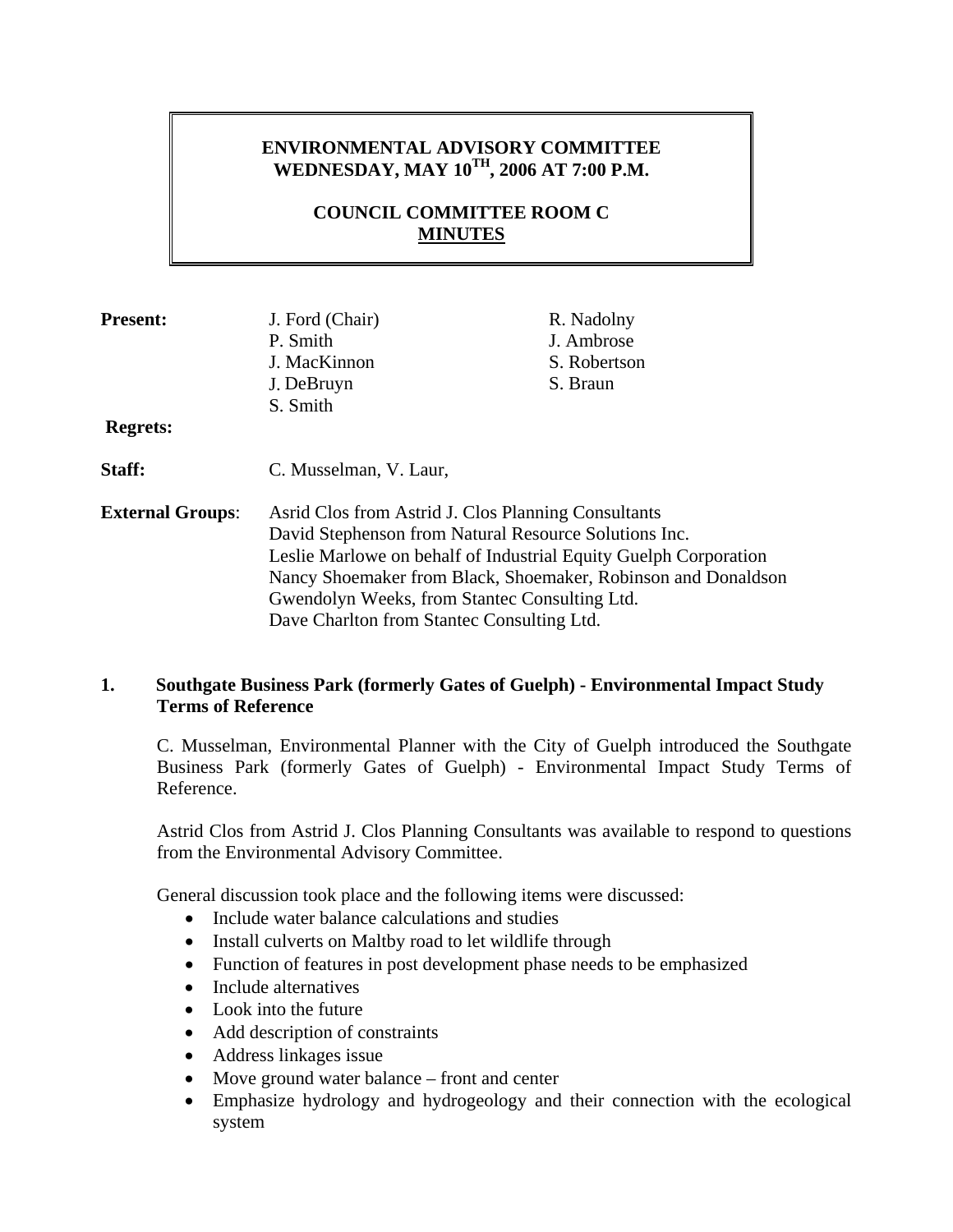Moved by J. DeBruyn and seconded by J. Ambrose

"THAT the Environmental Advisory Committee accepts the Terms of Reference prepared by Natural Resource Solutions Ltd. for the Environmental Impact Study related to Southgate Business Park (formerly Gates of Guelph) with the additional points discussed at the May 10, 2006 Environmental Advisory Committee Meeting".

> **Motion Carried -Unanimous-**

R. Nadolny and S. Robertson declared a conflict of interest on the Dallan Lands - Environmental Impact Study Terms of Reference agenda item.

#### **2. Dallan Lands - Environmental Impact Study Terms of Reference**

C. Musselman, Environmental Planner with the City of Guelph introduced the Dallan Lands - Environmental Impact Study Terms of Reference.

Gwendolyn Weeks, from Stantec Consulting Ltd. provided a brief update on the Dallan Lands - Environmental Impact Study Terms of Reference and was available to respond to questions from the Environmental Advisory Committee.

General discussion took place and the following items were noted:

- identify Provincial and Federal Species at risk, on site
- characterize Hall Ponds
- alternatives need to be considered
- comprehensive EIS needs to be done versus scoped EIS
- corridor concerns

Moved by S. Smith and seconded by J. DeBruyn

"THAT the Environmental Advisory Committee accepts the Terms of Reference prepared by Stantec Consulting Ltd. for the Environmental Impact Study related to the 'Dallan Lands with addition that the points in the minutes are included in the EIS."

> **Motion Carried -Unanimous-**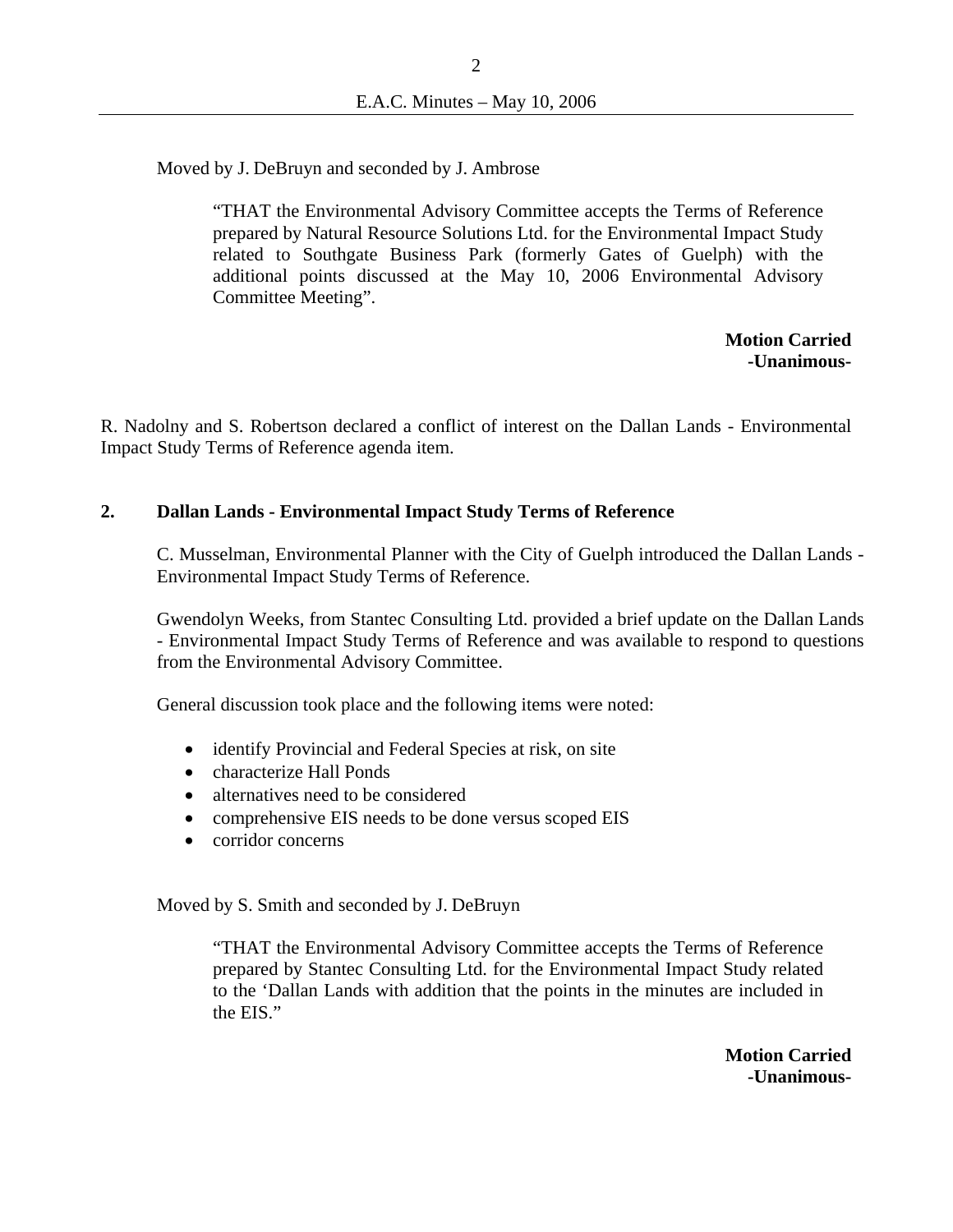### **3. 115 Watson Parkway (formerly 72 Watson Rd N) – EIS Update – (File: OP0504, ZC0512)**

Deferred

#### **4. Approval of Minutes from April 12, 2006**

Moved by J. Ambrose and seconded by R. Nadolny to approve the minutes as amended below -

- "Under item #1." General discussion for *Ministry of Public Infrastructure Renewal (PIR) Lands (Ontario Realty Corporation) – Scoped Environmental Impact Study Terms of Reference-* **add bullet point to read: "**whether development of these lands was consistent with the Growth Plan prepared by the Ministry of Public Infrastructure Renewal, the proponent."
- "Under item  $#2 1211$ , 1221 & 1231 Gordon Street" the following bullets in the resolution (in bold) should read as follows:
	- o That the EIR include details regarding naturalization efforts/plantings, proposed driveway and culvert removal, and water balance **implementation**.
	- o **Specify** the use of local genetic stock for restoration plantings in the buffer area."

**Motion Carried -Unanimous-**

#### **4. Other Business:**

• Letter of permission for EAC members to visit ORC property (PIR Lands) – Carrie Musselman has asked for it and it is being worked on.

#### **5. Next meeting**

Next meeting will be June 14, 2006.

The meeting was adjourned at 8:45 p.m.

**CHAIRMAN**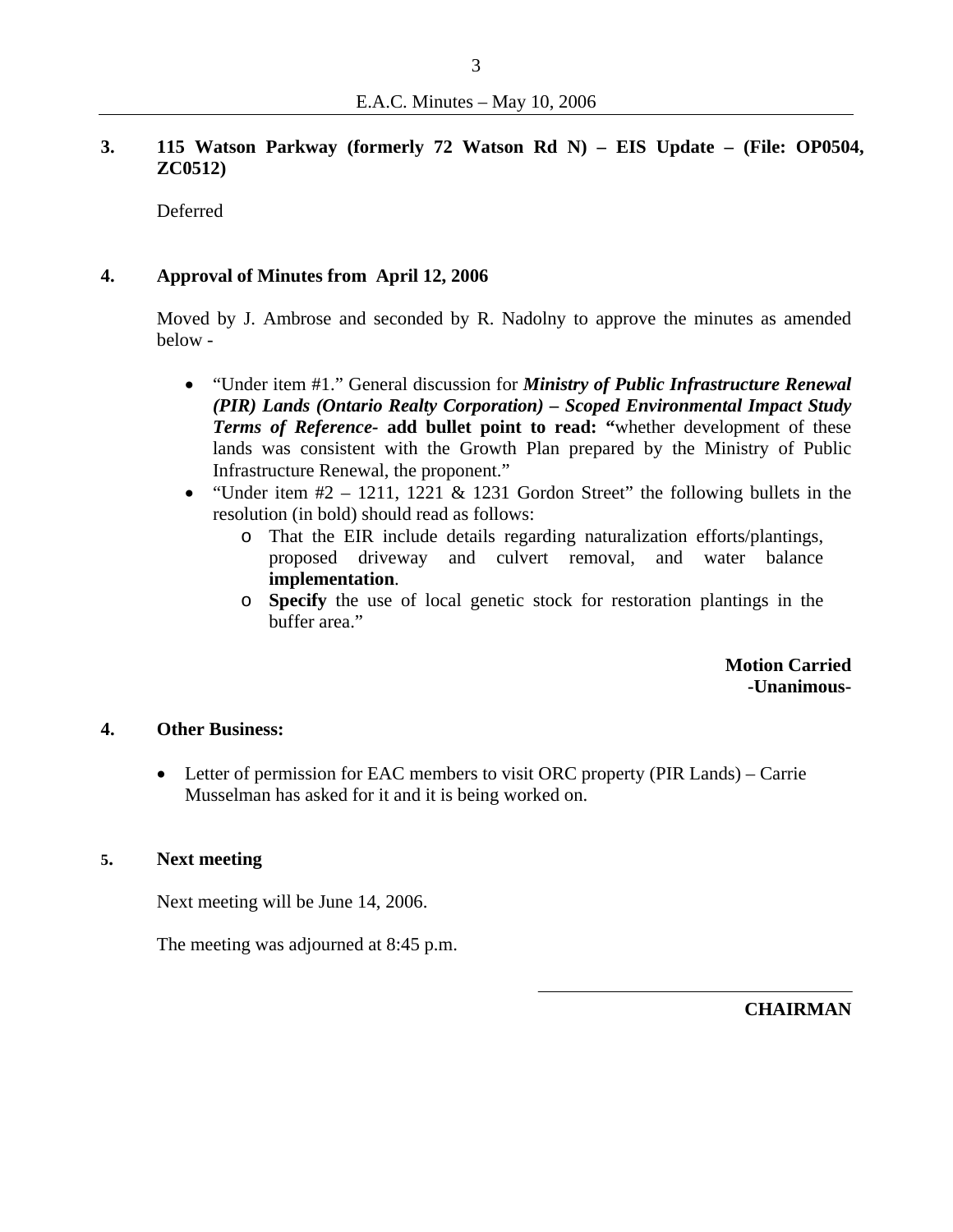# **A G E N D A**

## **WEDNESDAY JUNE 14, 2006 7:00 P.M.**

## **COUNCIL COMMITTEE ROOM 'A'**

- 1. Jannet Developments Environmental Impact Study Terms of Reference (File No. N/A)
- 2. PT Valeriote Impact Study Terms of Reference (File No. N/A)
- 3. 265 Watson Parkway North and Part of Draft Plan 23T-98501 (Watson Creek Subdivision Phase III) – Environmental Impact Study and Site Servicing and Stormwater Management Report (File No. 23T-06501 / ZC0604)
- 4. Approval of Minutes from the May 10, 2006 Meeting

Other Business

•

Next Meeting – July 12, 2006

Upcoming Items:

- Lafarge Property (no date assigned) EIS (File: OP0506, ZC0516)
- 115 Watson Parkway (formerly 72 Watson Rd N) EIS update (File: OP0504, ZC0512)

#### **Items sent to Committee:**

• All the above

**Vaille Laur Committee Co-ordinator** 

> **P.S.: PLEASE ADVISE VAILLE LAUR AT 837-5617 IF UNABLE TO ATTEND MEETING. (If unable to speak to Vaille directly please call Planning Division's Main Line 837-5616)**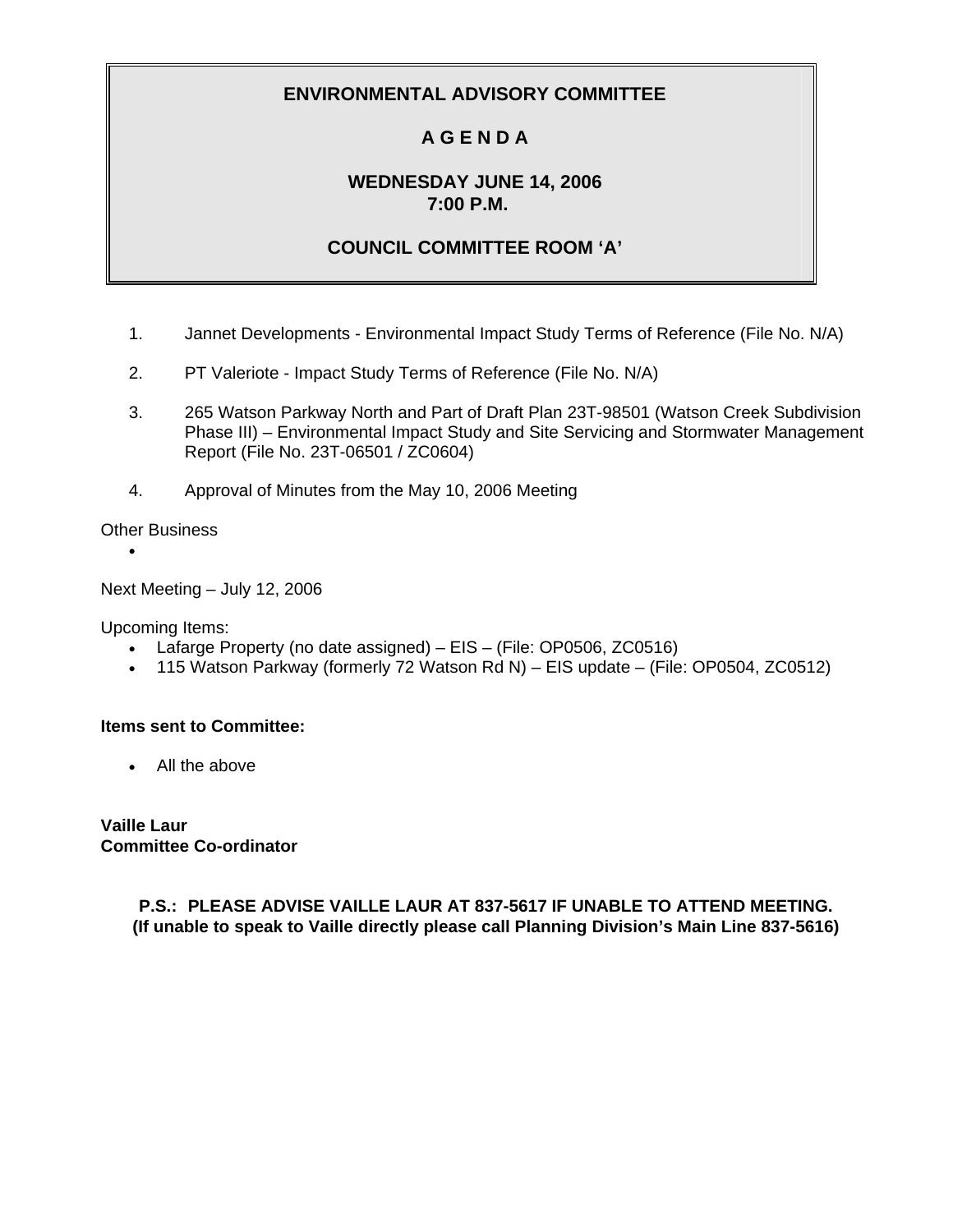## **ENVIRONMENTAL ADVISORY COMMITTEE WEDNESDAY, JUNE 14TH, 2006 AT 7:00 P.M.**

## **COUNCIL COMMITTEE ROOM C MINUTES**

| <b>Present:</b>         | J. Ford (Chair)                                                                             | S. Robertson |
|-------------------------|---------------------------------------------------------------------------------------------|--------------|
|                         | P. Smith                                                                                    | J. MacKinnon |
|                         |                                                                                             |              |
| <b>Regrets:</b>         | J. DeBruyn, S. Smith, R. Nadolny, J. Ambrose, S. Braun                                      |              |
| Staff:                  | C. Musselman, V. Laur,                                                                      |              |
| <b>External Groups:</b> | Nancy Shoemaker from Black, Shoemaker, Robinson and Donaldson<br>Les Misch from EcoServices |              |
|                         | Mirek Sharp from North-South Environmental Inc.                                             |              |
|                         | Hugh Handy from GSP Group                                                                   |              |
|                         | Angela Kroetsch from Gamsby and Mannerow Limited                                            |              |

#### **1. Jannet Developments - Environmental Impact Study Terms of Reference**

C. Musselman, Environmental Planner with the City of Guelph introduced the Jannet Developments - Environmental Impact Study Terms of Reference.

Les Misch from EcoServices provided a brief overview on the proposed development and was available to respond to questions from the Environmental Advisory Committee.

Hugh Handy from GSP Group spoke on the issue of additional road access to the adjacent subdivision through the wetland and noted that this was not being considered.

General discussion took place and it was noted that the Environmental Advisory Committee would accept the Terms of Reference prepared by EcoServices Inc. for the Environmental Impact Study related to Jannet Developments.

#### **2. PT Valeriote - Impact Study Terms of Reference**

C. Musselman, Environmental Planner with the City of Guelph introduced the PT Valeriote - Impact Study Terms of Reference.

 Mirek Sharp from North-South Environmental Inc. provided a brief update on the proposed development and was available to respond to questions from the Environmental Advisory Committee.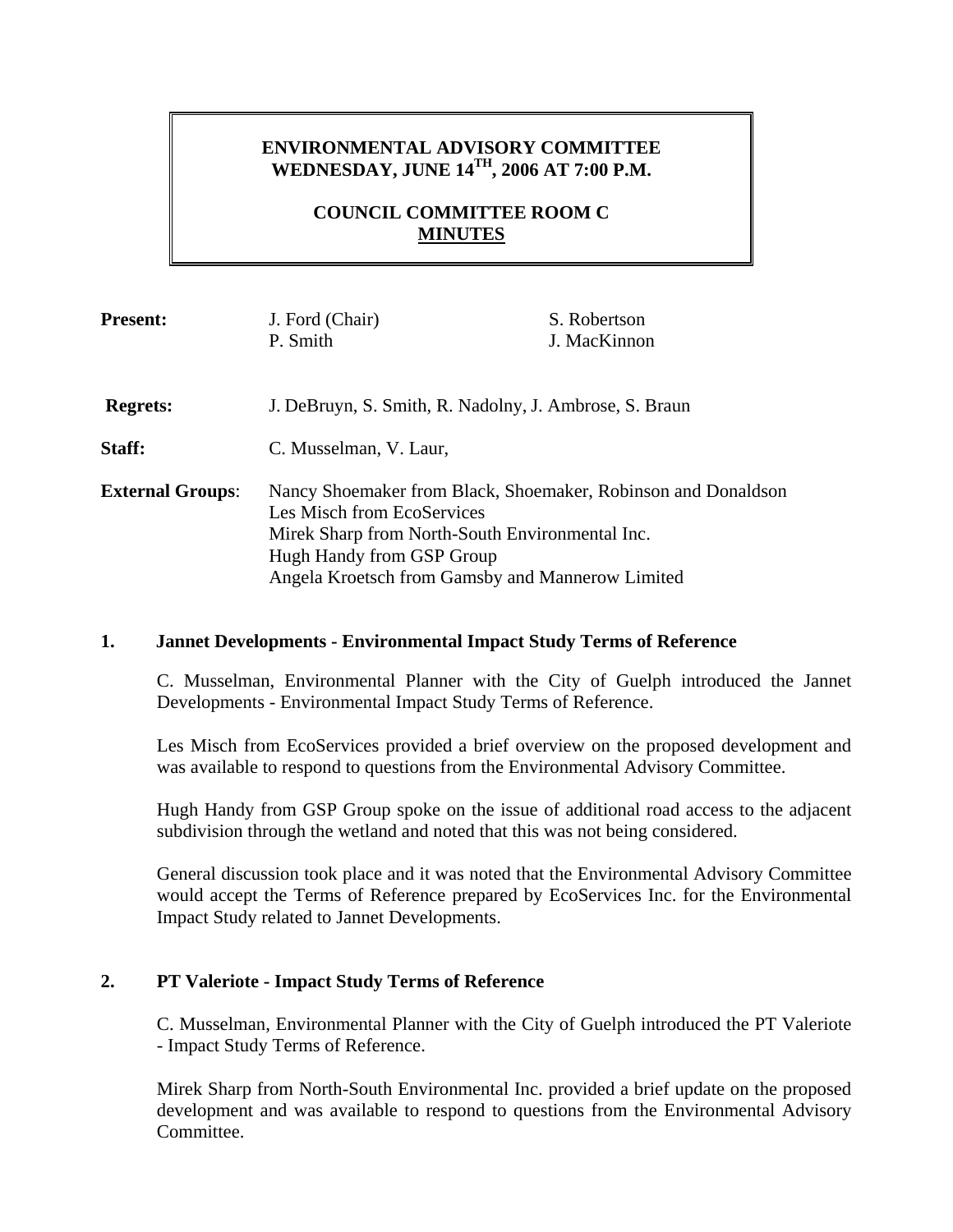General discussion took place and it was noted that the following items should be included in the Terms of Reference for an Environmental Impact Study:

- A Tree Conservation Plan should be developed in conjunction with the preliminary grading and servicing plans and submitted as part of the EIS. Proposed grading and services should accommodate trees identified for preservation.
- A hydrogeologic component should be provided that includes pre-development and various post-development calculations for all site-level impacts (surface drainage/water balance/SWM facility/base flows to watercourse).
- It is recommended that three Season biological/biophysical studies be conducted for the Environmental Impact Study.

## **3. 265 Watson Parkway North and Part of Draft Plan 23T-98501 (Watson Creek Subdivision Phase III) – Environmental Impact Study and Site Servicing and Stormwater Management Report**

C. Musselman, Environmental Planner with the City of Guelph introduced 265 Watson Parkway North and Part of Draft Plan 23T-98501 – Environmental Impact Study and Site Servicing and Stormwater Management Report.

Nancy Shoemaker from Black, Shoemaker, Robinson and Donaldson provided a brief overview on the proposed development and was available to respond to questions from the Environmental Advisory Committee.

General discussion took place and the following items were noted:

- provide a Tree Conservation Plan
- provide EAC members with an addendum to the relevant summary of the North-South Environmental Inc. 1999 EIS Watson Road East Consultants Report prepared for Fabio Holdings, Simon Wood Ltd. and Carson Reid Homes Ltd.
- provide a summary of the relevant Hydrogeological Information from the original reports as it applies to the walkover property
- investigate the feasibility of lot level infiltration

## **4. Approval of Minutes from May 10, 2006**

- Deferred to next meeting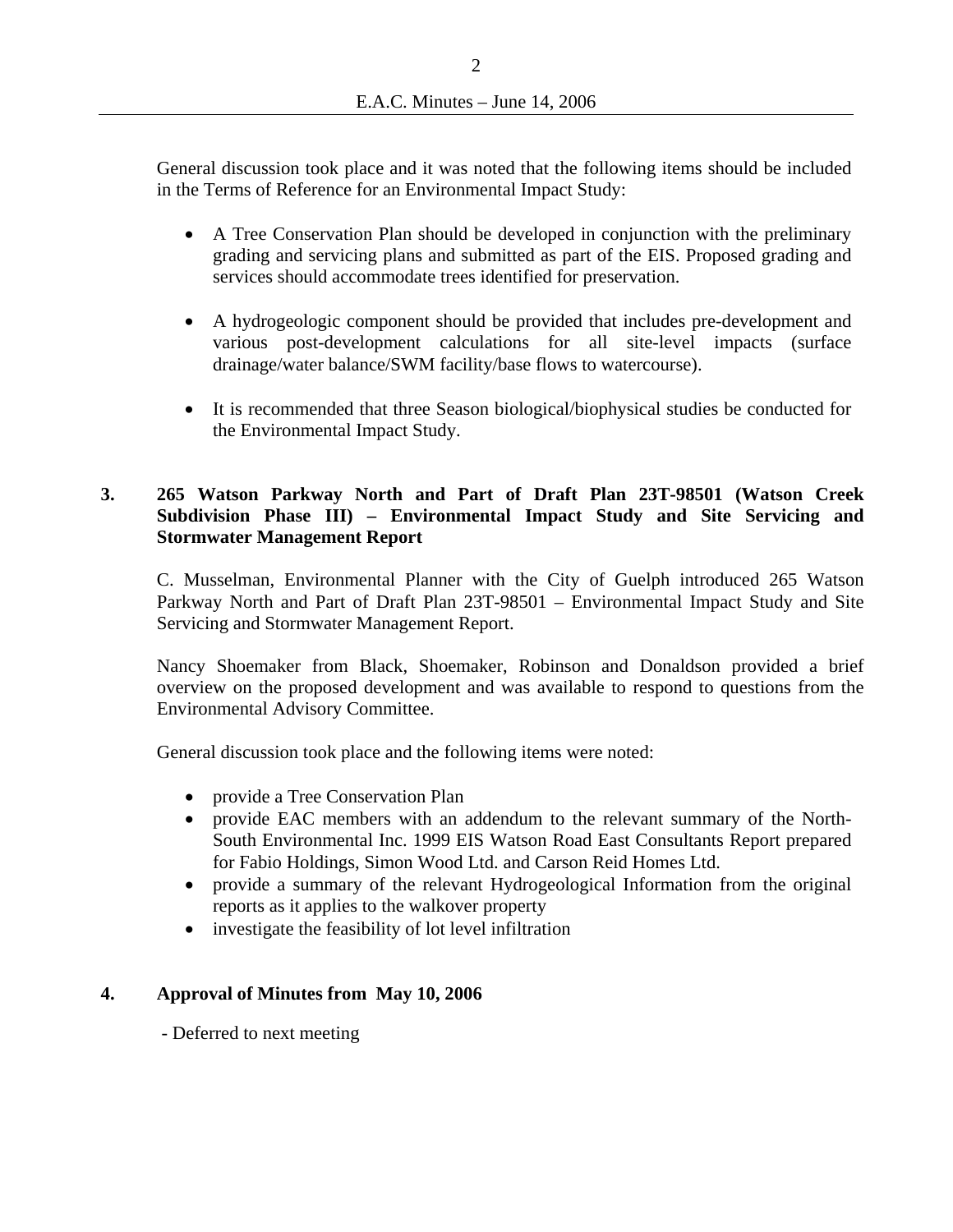## **5. Other Business:**

• It was advised that the letter from the County of Prince Edward Environmental Advisory Committee be referred to the Green Plan Steering Committee.

## **5. Next meeting**

Next meeting will be August 09, 2006.

The meeting was adjourned at 8:55 p.m.

**CHAIRMAN**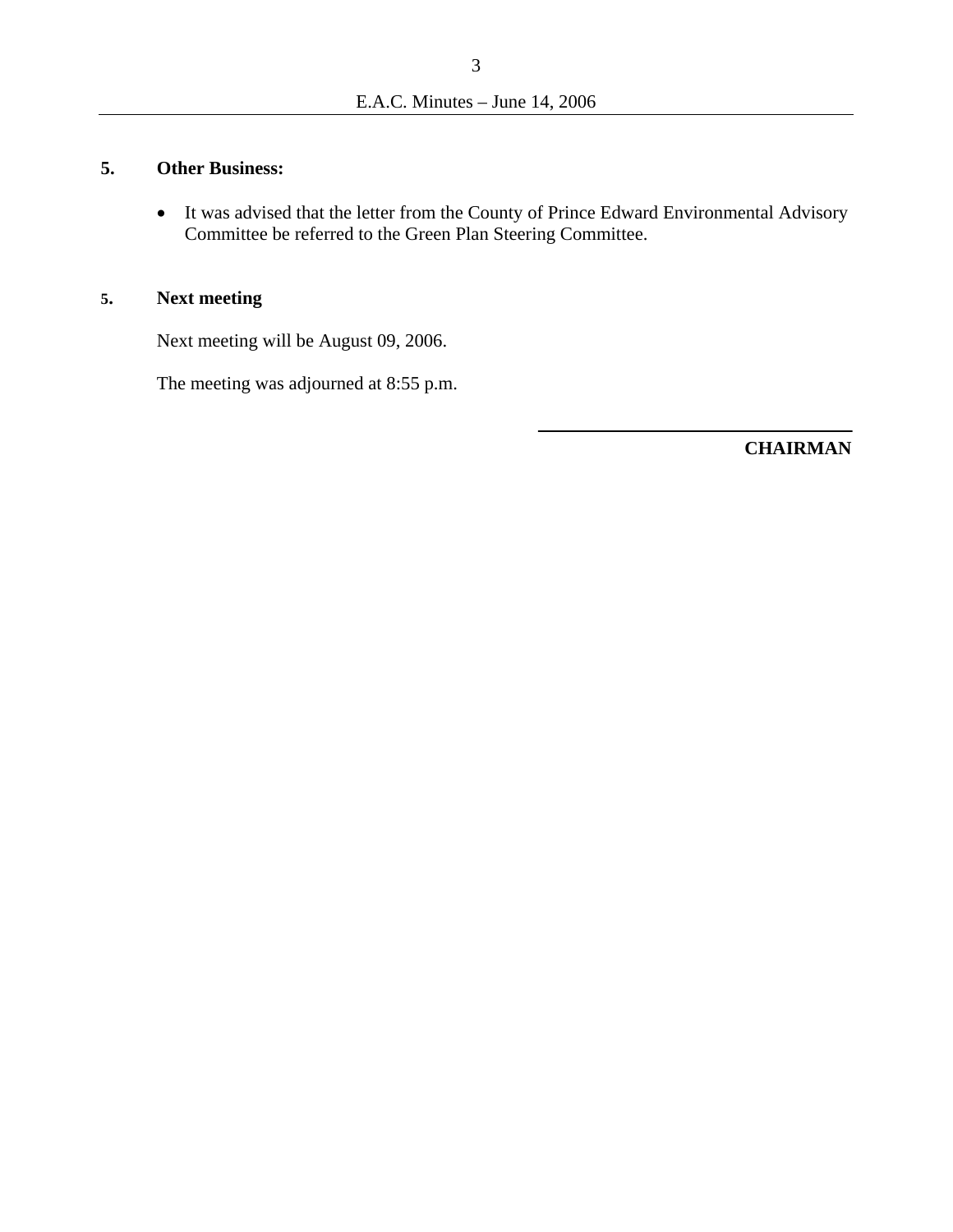## **A G E N D A**

### **WEDNESDAY AUGUST 9, 2006 7:00 P.M.**

### **COUNCIL COMMITTEE ROOM 'C'**

- 1) DECLARATIONS OF PECUNIARY INTEREST UNDER THE MUNICIPAL CONFLICT OF INTEREST ACT
- 2) APPROVAL OF MINUTES:
	- I) MAY 10, 2006
	- II) JUNE 14, 2006
- 3) STAFF REPORTS:
	- I) VALLEY ROAD SUBDIVISION / EXTENSION
		- ENVIRONMENTAL IMPACT STUDY TERMS OF REFERENCE
		- **FILE NO.: UP0040**
	- II) KORTHRIGHT ROAD EAST EXTENSION PHASE 2
		- ENVIRONMENTAL IMPLEMENTATION REPORT TERMS OF REFERENCE
		- **FILE NO.: 23T-01508 / ZC0123**
- 4) DELEGATIONS
- 5) INFORMATION, UPCOMING ITEMS, AND CORRESPONDENCE:
- 6) OTHER BUSINESS
- 7) NEXT MEETING
	- I) SEPTEMBER 13, 2006
- 8) ADJOURN

VAILLE LAUR COMMITTEE CO-ORDINATOR

P.S.: PLEASE ADVISE VAILLE LAUR AT (519) 837-5617 IF UNABLE TO ATTEND MEETING. (IF UNABLE TO SPEAK TO VAILLE DIRECTLY PLEASE CALL PLANNING DIVISION'S MAIN LINE (519) 837- 5616)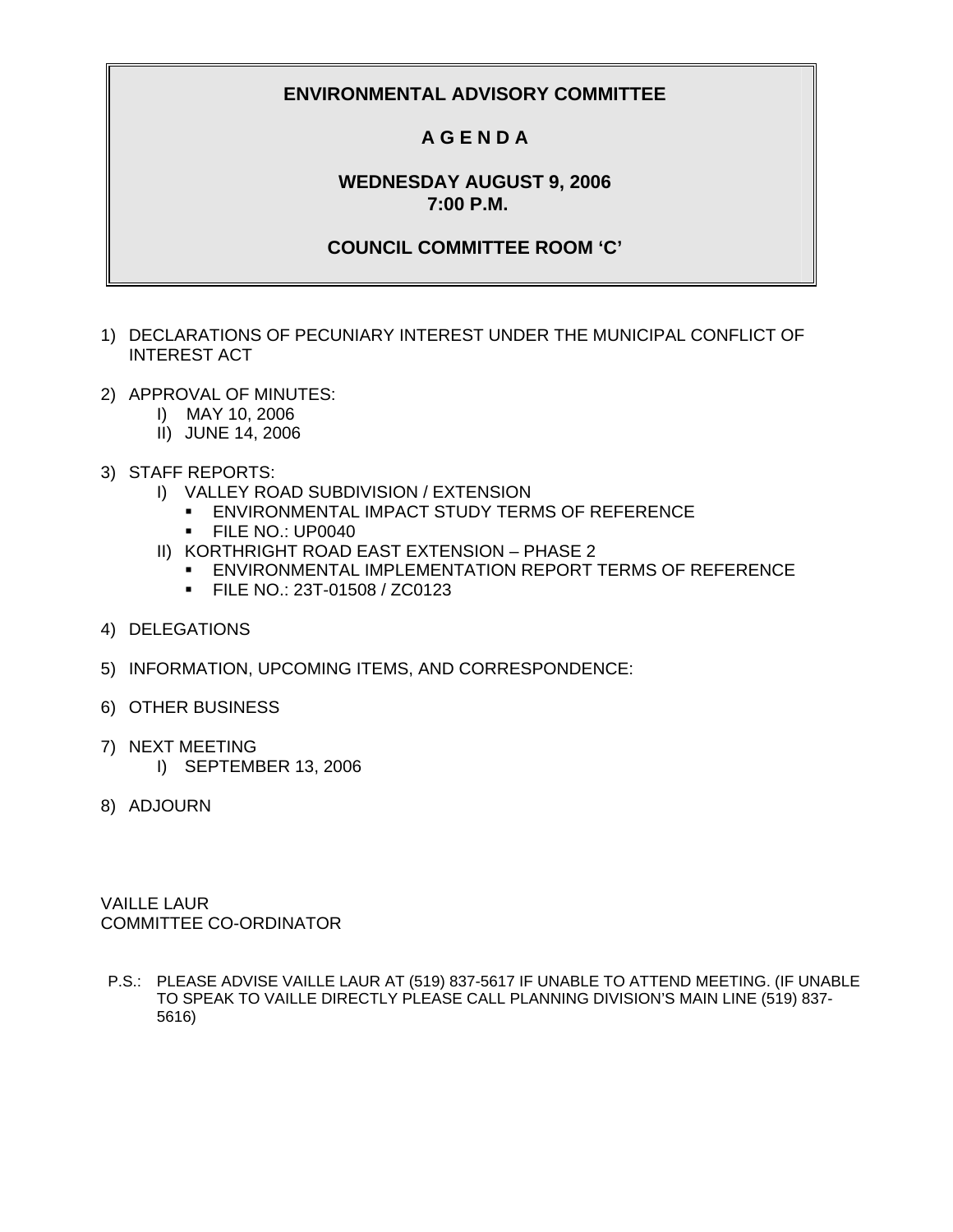## **ENVIRONMENTAL ADVISORY COMMITTEE WEDNESDAY, AUGUST 09TH, 2006 AT 7:00 P.M.**

## **COUNCIL COMMITTEE ROOM C MINUTES**

| <b>Present:</b>         | J. Ford (Chair)                                                                                                                              | S. Robertson |
|-------------------------|----------------------------------------------------------------------------------------------------------------------------------------------|--------------|
|                         | P. Smith                                                                                                                                     | S. Braun     |
|                         | J. DeBruyn                                                                                                                                   | J. Ambrose   |
| <b>Regrets:</b>         | S. Smith, R. Nadolny, J. MacKinnon                                                                                                           |              |
| Staff:                  | C. Musselman, V. Laur,                                                                                                                       |              |
| <b>External Groups:</b> | Nancy Shoemaker from Black, Shoemaker, Robinson and Donaldson<br>Chris Sims from Gamsby and Mannerow Limited<br>Joe Cavallo from LGL Limited |              |

#### **1. Valley Road Subdivision/Extension - Environmental Impact Study Terms of Reference**

C. Musselman, Environmental Planner with the City of Guelph introduced the Valley Road Subdivision/Extension - Environmental Impact Study Terms of Reference.

Joe Cavallo from LGL Limited provided a brief overview on the proposed development and was available to respond to questions from the Environmental Advisory Committee.

General discussion took place and the following comment was noted:

• Add subsections dealing with hydrogeology and hydrology (water above/below ground).

Moved by P. Smith and seconded by J. Ambrose

"THAT the Environmental Advisory Committee supports the Terms of Reference for an Environmental Impact Study prepared by LGL Limited, Environmental Research Associates related to the Valley Road Subdivision/Extension subject to the comments from the staff report as listed below, being addressed:

° The proposed buffer to the provincially significant wetland will need to be justified within the EIS.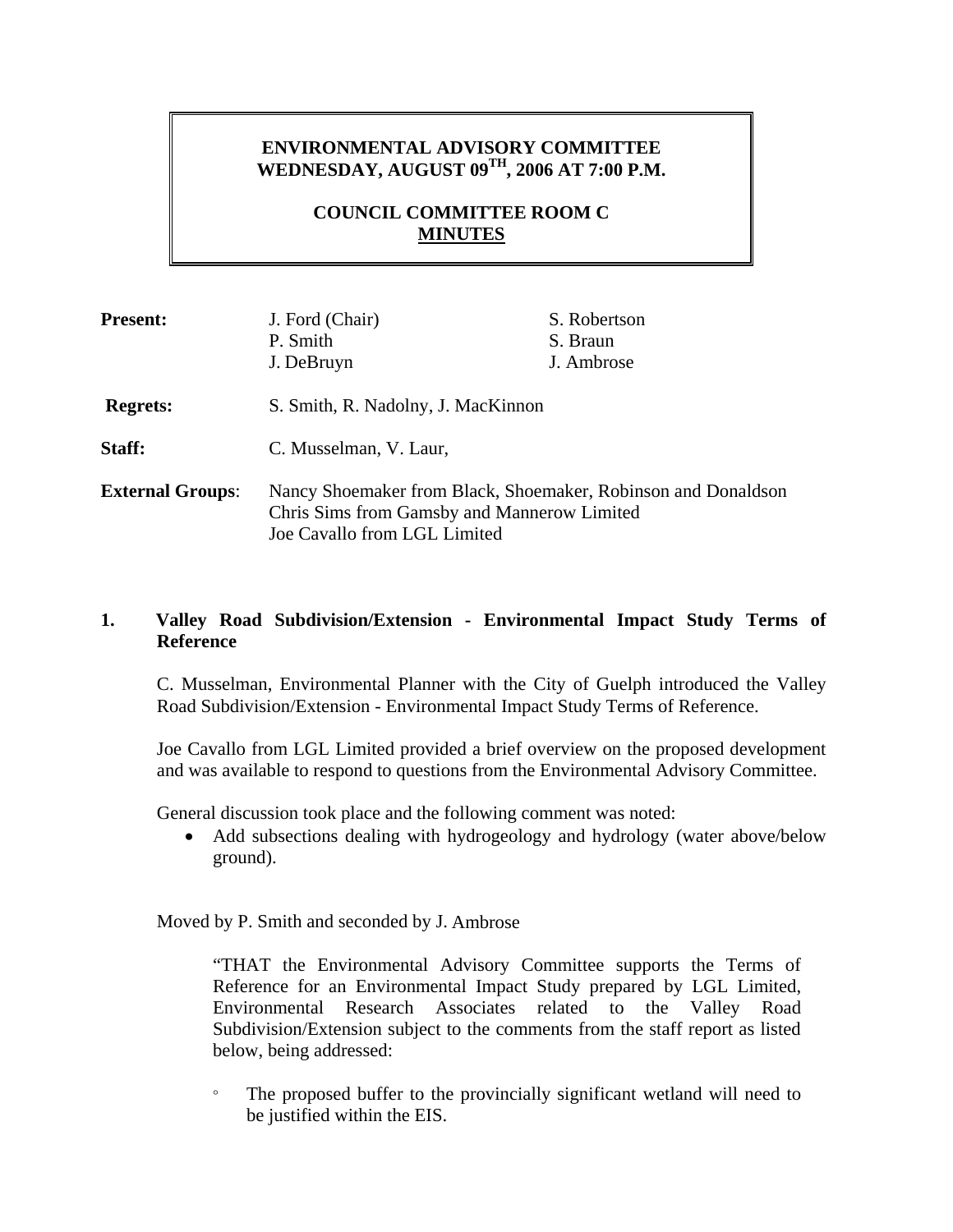- ° Stormwater management will need to be addressed within the EIS due the potential impacts upon the provincially significant wetland.
- ° The EIS should identify invasive species for removal and / or monitoring.
- ° The Tree Conservation Plan should be developed (and illustrated) with the grading and servicing plan and submitted as part of the EIS. Proposed grading and servicing should accommodate trees identified for preservation. (i.e. butternut)
- ° It is recommended that three Season biological/biophysical studies be conducted for the Environmental Impact Study.
- ° Specific consideration should be given to the use of native species on site to enhance the wetland buffer; as well as using plant material that reflects the plant communities naturally occurring in the area.
- ° Opportunities for rehabilitation should be included within the EIS."

**Motion Carried -Unanimous-**

### **2. Kortright Road East Extension – Phase 2 -Environmental Implementation Report Terms of Reference**

S. Robertson declared a conflict of interest on this agenda item.

C. Musselman, Environmental Planner with the City of Guelph introduced the Kortright Road East Extension – Phase 2 - Environmental Implementation Report Terms of Reference and provided a brief overview on the proposed development.

General discussion took place and the following items were noted:

- specify the use of native species/seeds of local sources when planting adjacent to natural areas
- give consideration to the N/S wildlife corridor and to the southern most E/W corridor
- re-examine taking Pond D off line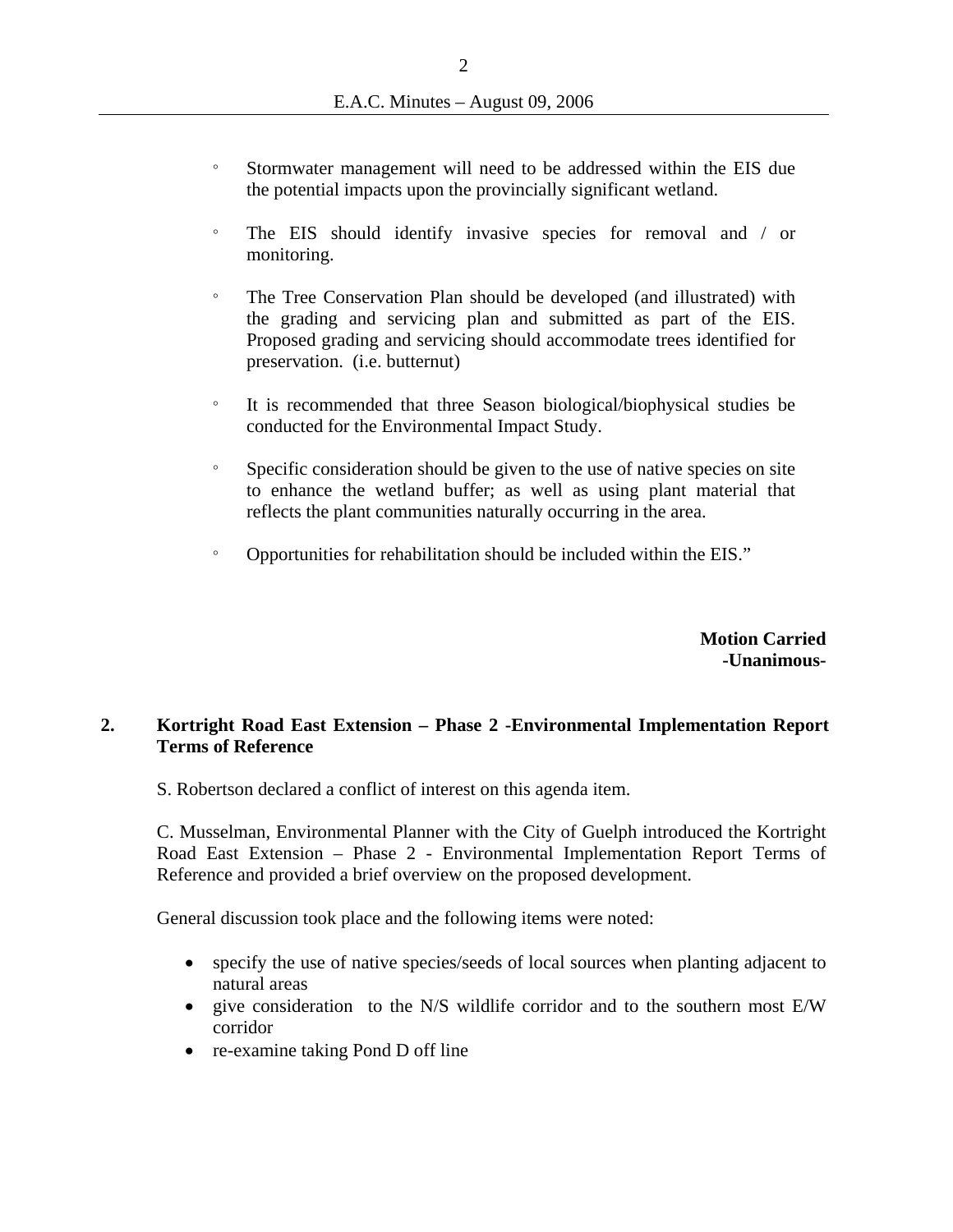Moved by P. Smith and seconded by J. DeBruyn

"THAT the Environmental Advisory Committee supports the Terms of Reference for an Environmental Implementation Report (EIR) prepared by Stantec Consulting Ltd., related to the Kortright Road East Extension – Phase 2 taking into account the issues in the staff report listed below and to incorporate a suite of measures to reduce the impact of the roads on the N/S wildlife corridor and the E/W corridor.

- Clarification is required... The Terms of Reference states that the EIR proposed is for the remaining Phases of the Proposed Kortright East Subdivision, but it appears on the attached mapping that the EIR is for PHASE 2 only.
- ° The Tree Conservation Plan should be developed (and illustrated) with the grading and servicing plan and submitted as part of the EIR. Proposed grading and servicing should accommodate trees identified for preservation. (i.e. Butternut)
- ° The location and type of Sediment Control and Tree Conservation Fencing should be illustrated.
- ° The EIR should include a map/illustration identifying all phases of the development, city file assigned and all relating documents.
- ° The EIR should include an Illustration showing the type and location of the proposed property demarcation.
- ° Have the monitoring plan include contingency monitoring and strategies should any on-site inspection of the monitoring program determine failures or changes in existing conditions.
- ° The EIR should comment upon buffers, encroachments, wildlife corridors and linkages. The EIR should also comment upon monitoring and conservation of the features.
- ° The EIR should identify who will complete the monitoring program for the stormwater management facility and natural.
- The EIR should identify a designated area for construction equipment storage, maintenance and refueling.
- ° The EIR should provide details regarding how invasive species should be removed and monitored.
- ° The proposed EIR will need to be a 'stand alone document'. Therefore any references to previous documents or reference material will need to be property cited. The information could also be included within the appendix.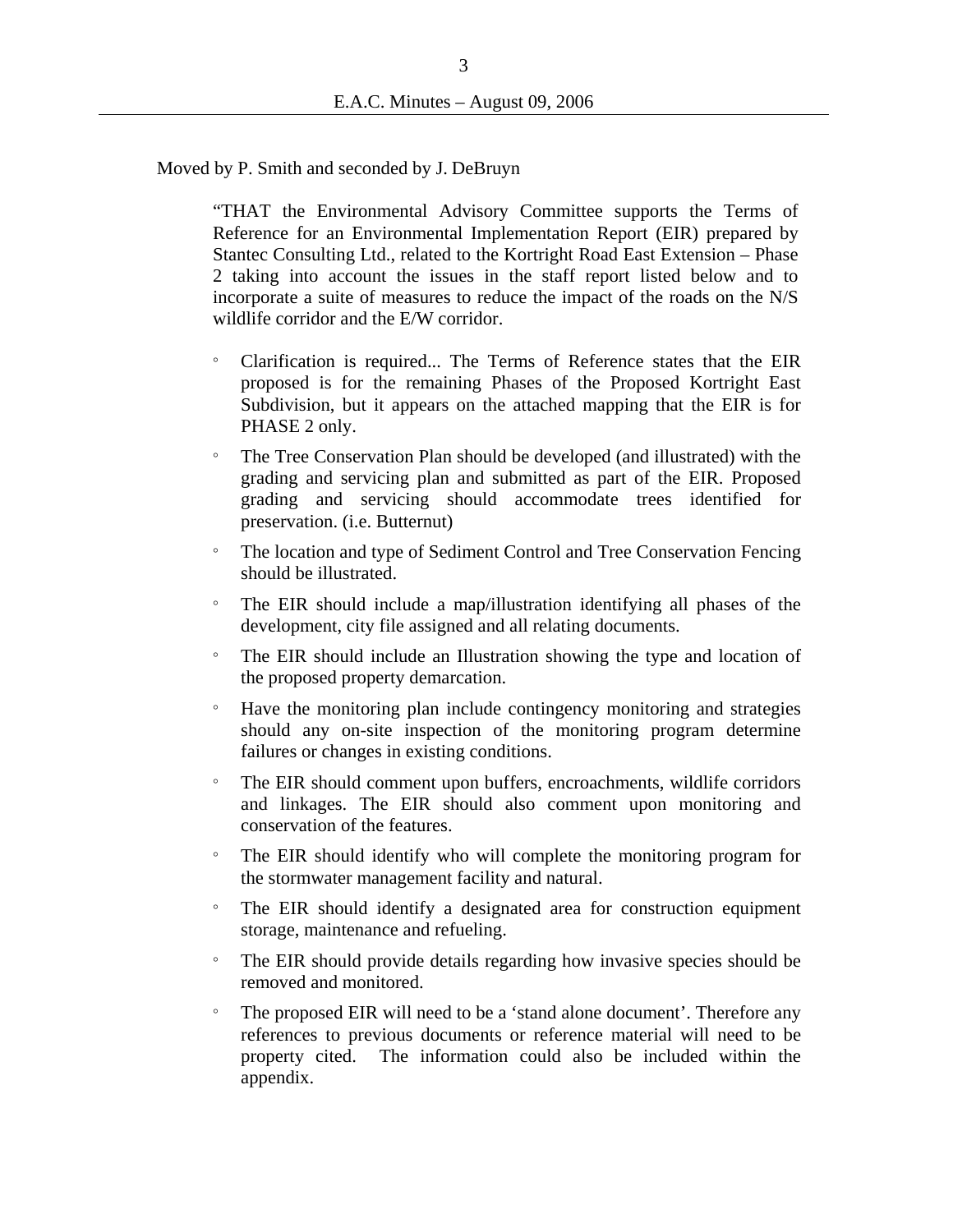° The EIR should reexamine aquatic habitat improvement options and enhancements (i.e. taking Pond D off-line). The EIR should also provide a management plan for any works proposed."

> **Motion Carried -Unanimous-**

#### **3. Approval of Minutes from May 10, 2006**

Moved by J. Ambrose and seconded by S. Robertson –

"To accept the minutes as printed."

**Motion Carried -Unanimous-** 

#### **Approval of Minutes from June 14, 2006**

Moved by P. Smith and seconded by S. Robertson –

"To accept the minutes as printed."

**Motion Carried -Unanimous-**

#### **4. Other Business:**

• S. Braun to follow up with Hydro to do a presentation to EAC.

#### **5. Next meeting**

Next meeting will be October 11, 2006.

The meeting was adjourned at 8:30 p.m.

**CHAIRMAN**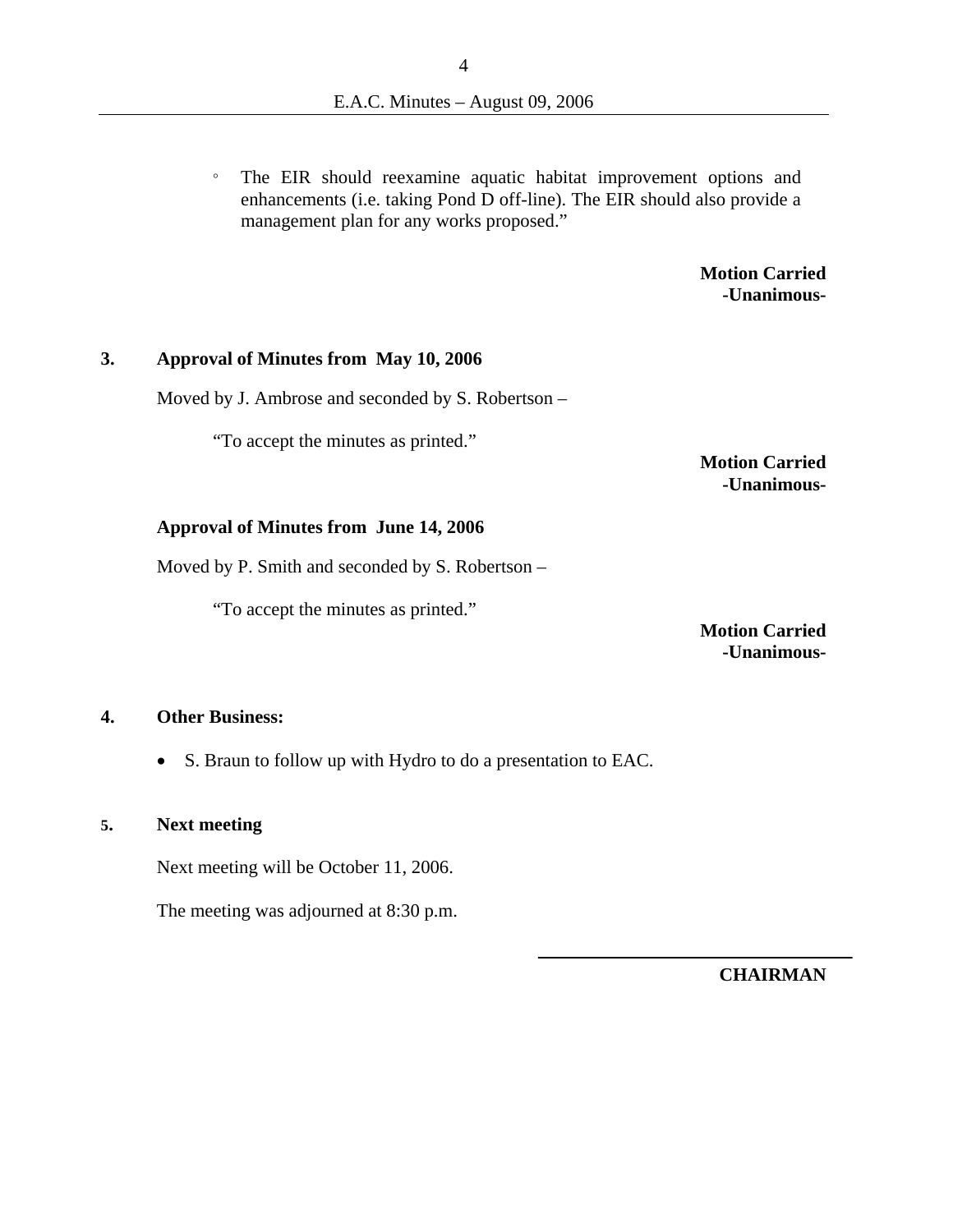## **A G E N D A**

### **WEDNESDAY OCTOBER 11, 2006 7:00 P.M.**

#### **COUNCIL COMMITTEE ROOM 'C'**

- 1) DECLARATIONS OF PECUNIARY INTEREST OR CONFLICT OF INTEREST
- 2) ITEM 1 LINKE SUBDIVISION
	- **TREE CONSERVATION PLAN**
	- **FILE NO.: 23T-04501 / ZC0404**
- 3) DELEGATION(S)
- 4) MINUTES:
	- I) AUGUST 9, 2006
- 5) INFORMATION, UPCOMING ITEMS, AND CORRESPONDENCE:
	- 2006 EAC SYMPOSIUM
	- **FALL EXPIRATIONS OF CITIZEN APPOINTMENTS**
	- **EXAMPLE THE R FROM ROB NADOLNY**
- 6) OTHER BUSINESS
- 7) NEXT MEETING
	- I) NOVEMBER 8, 2006
- 8) ADJOURN

VAILLE LAUR COMMITTEE CO-ORDINATOR

NOTE: PLEASE ADVISE VAILLE LAUR AT 519-837-5617. IF UNABLE TO ATTEND A MEETING. IF UNABLE TO SPEAK TO VAILLE DIRECTLY PLEASE CALL THE PLANNING DIVISION'S MAIN LINE AT 519-837-5616.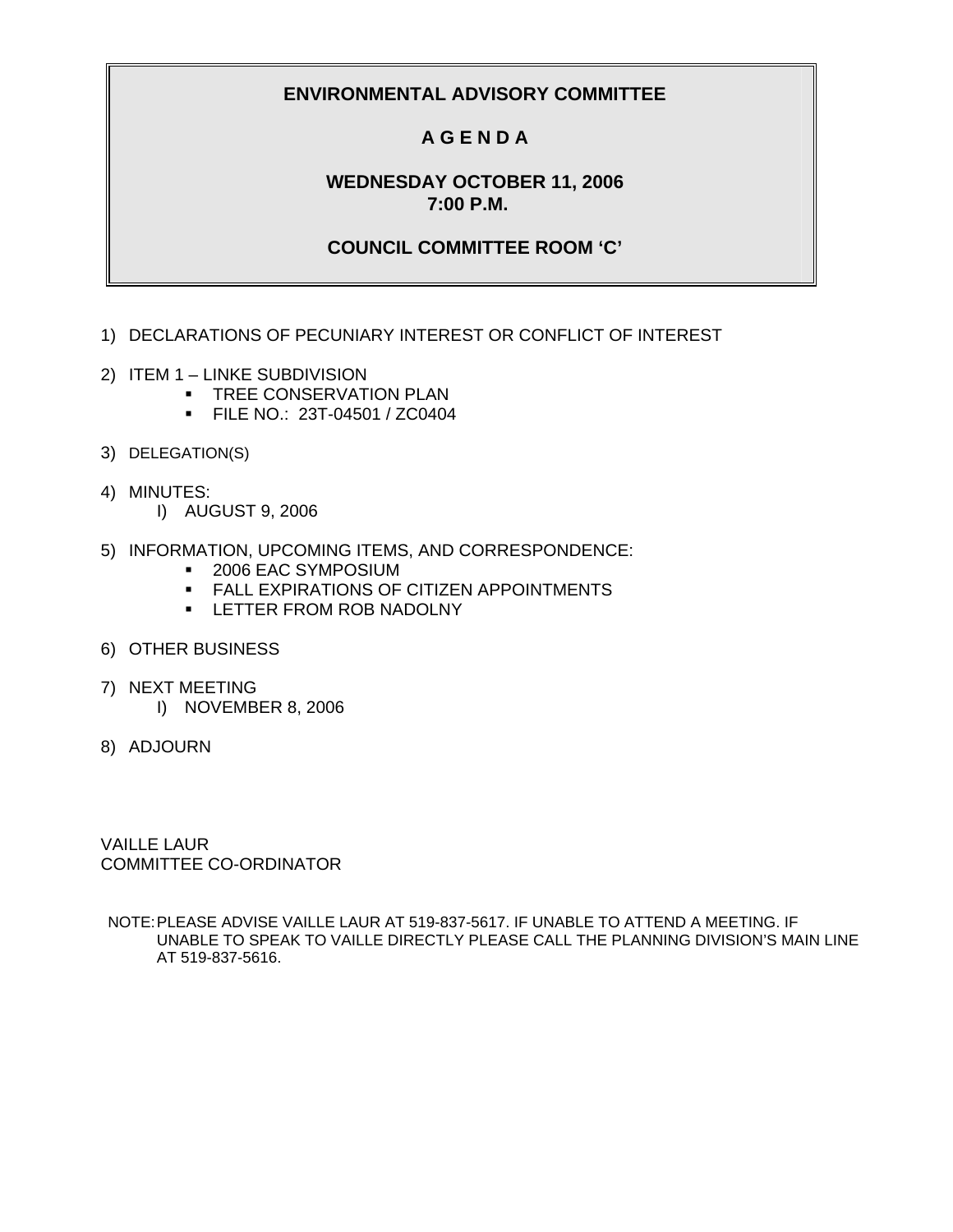# **ENVIRONMENTAL ADVISORY COMMITTEE WEDNESDAY, OCTOBER 11TH, 2006 AT 7:00 P.M.**

## **COUNCIL COMMITTEE ROOM C MINUTES**

| <b>Present:</b> | J. Ford (Chair) | S. Robertson |
|-----------------|-----------------|--------------|
|                 | P. Smith        | J. Ambrose   |
|                 | S. Smith        | J. MacKinnon |
|                 |                 |              |

**Regrets:** S. Braun, J. DeBruyn

Staff: C. Musselman, V. Laur,

S. Robertson declared a conflict of interest on the Linke Subdivision agenda item

### **1. Linke Subdivision - Tree Conservation Plan** (**23T-04501 / ZC0404)**

C. Musselman, Environmental Planner with the City of Guelph provided a brief overview on the Tree Conservation Plan for the Linke Subdivision.

General discussion took place and the following resolution was passed:

Moved by J. Ambrose and seconded by S. Smith

"THAT the Environmental Advisory Committee support the Tree Conservation Plan for the Linke Subdivision prepared by GWS Ecological  $\&$ Forestry Services Inc. subject to the following information being provided to City Staff :

- Quality specimen trees be identified on the conservation plan.
- Trees identified for transplantation are identified on 'Figure 4'.
- Appropriate locations for trees to be transplanted are identified on 'Figure 4'.
- The locations of all 'information signage' are identified on 'Figure 4' and a sample of the text included.
- 'Figure 4' depicts the existing and proposed grading.
- Alternatives to the use of the herbicide Roundup is provided.
- Grading and road plans to preserve tree 118 as a specimen to enhance the park. If this proves impossible, this specimen be replaced by 10 calliper trees.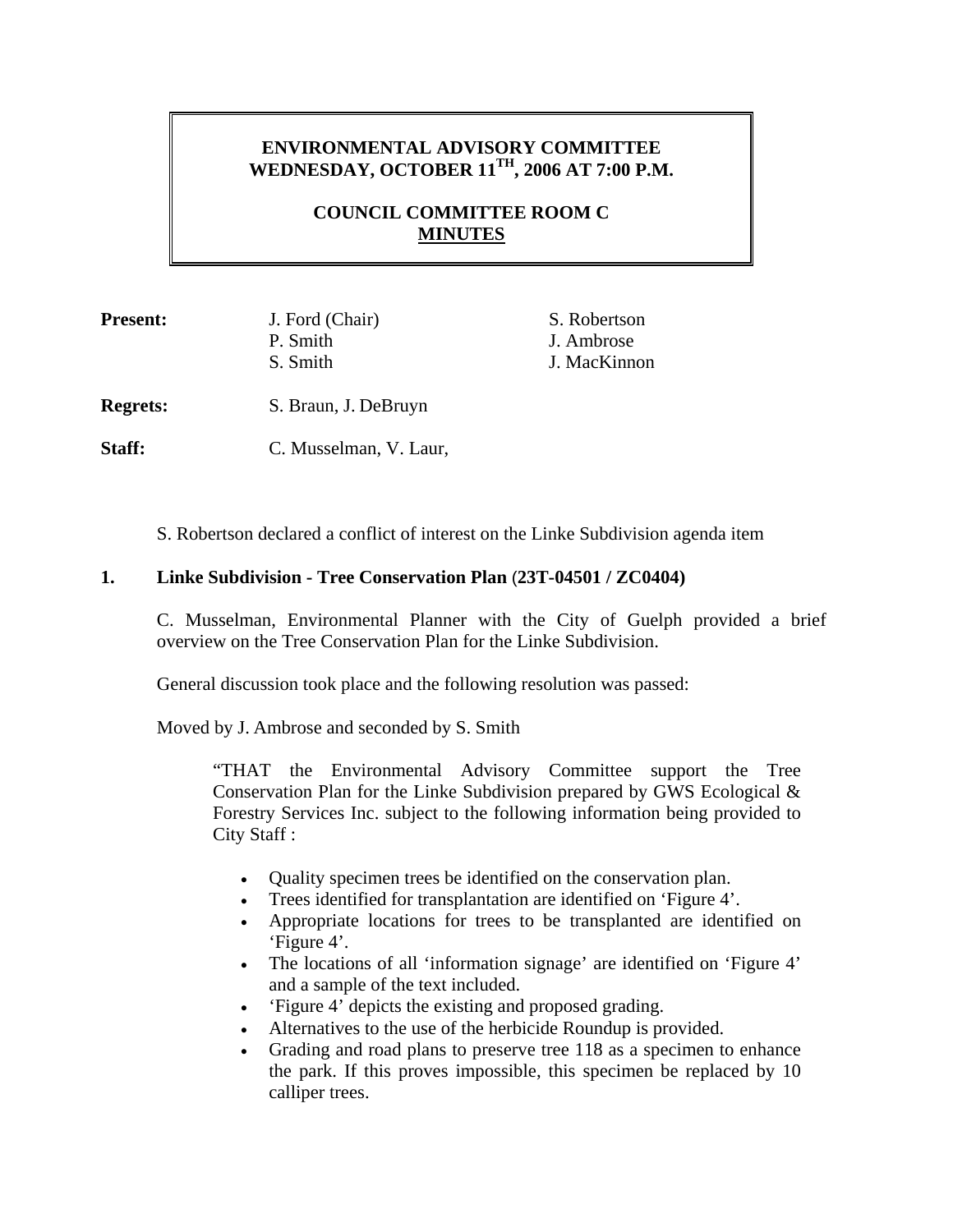- A tree replacement plan for trees lost be prepared such that trees removed be replaced in a ratio of 3:1 by transplants or new stock.
- Complete the tree inventory in Hedgerow H1, H5 so specimens are identified and trees greater than 10 cm dbh be inventoried for replacement."

**Motion Carried -Unanimous-**

#### **2. Approval of Minutes from August 09, 2006**

Moved by J. Ambrose and seconded by S. Robertson –

"To accept the minutes as printed."

**Motion Carried -Unanimous-**

#### **3. Other Business:**

- Environmental Advisory Committee member R. Nadolny, forwarded his letter of resignation.
- Moved by S. Smith and seconded by J. Ambrose

 "THAT the Environmental Advisory Committee requests the status of the following projects from the Director of Planning and Development Services for assistance in the evaluation and review of items before the Environmental Advisory Committee:

- Halls Pond Subwatershed Study
- Natural Heritage Strategy
- Tree Conservation By-law Update."

**Motion Carried -Unanimous-**

#### **4. Next meeting**

Next meeting will be November 08, 2006.

The meeting was adjourned at 9:05 p.m.